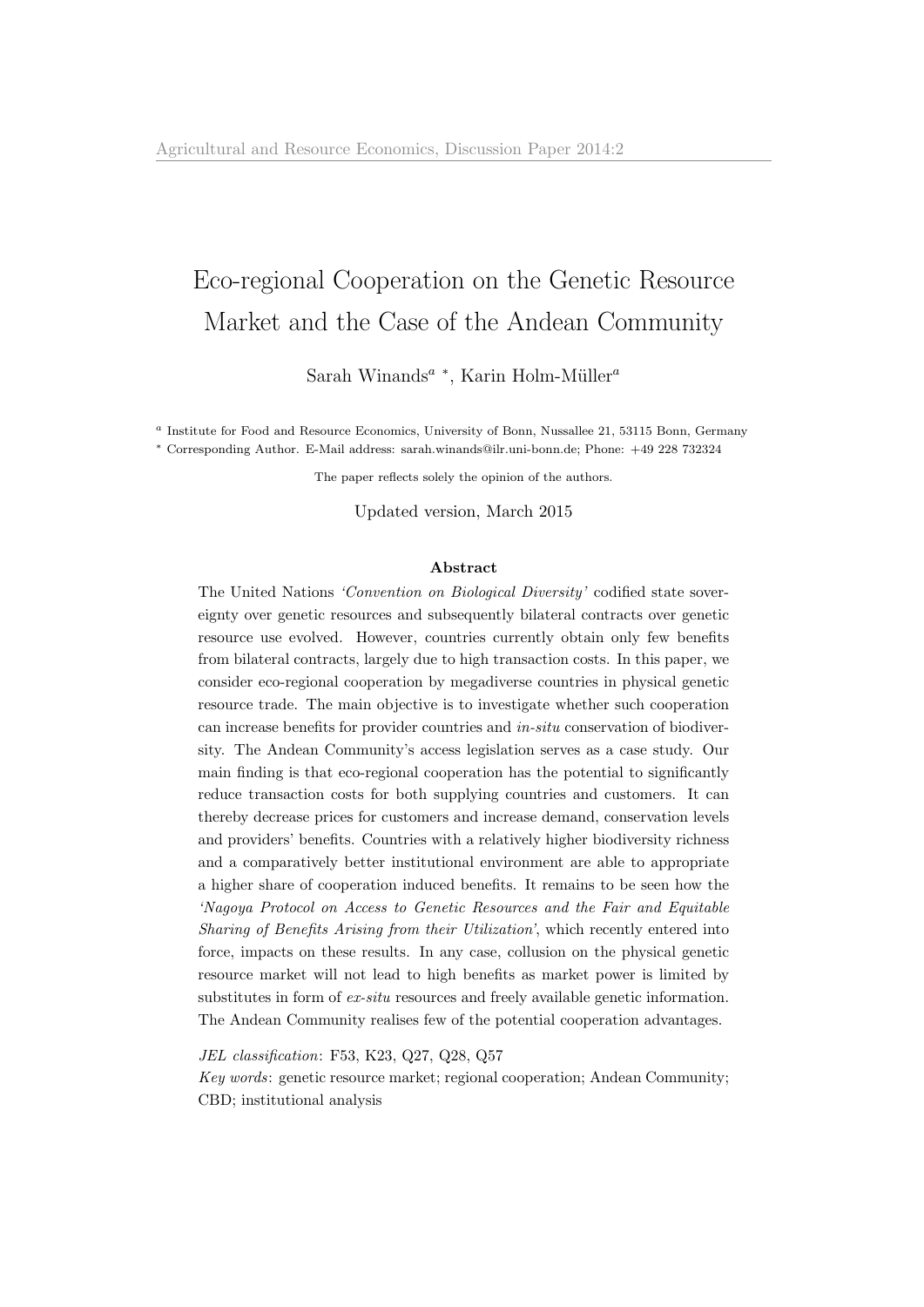## <span id="page-1-0"></span>1 Introduction

Genetic resources and their diversity are valuable for R&D in many industries. Numerous discoveries rely on *in-situ* conservation of genetic resources. Countries engage in costly active conservation by setting aside land as protected areas. Genetic resources are also passively conserved in-situ if countries lack the capital or human resources to exploit the land or if transaction costs are too high. Active and passive conservation create positive externalities for genetic resource users. A remuneration for passive and especially active conservation can be achieved through payments for the use of genetic resources. Thereby the positive externalities of conservation that accrue to genetic resource users can–at least partly–be internalised.

The 'Convention on Biological Diversity'<sup>[1](#page-0-0)</sup> (CBD) and its 'Nagoya Protocol on Access to Genetic Resources and the Fair and Equitable Sharing of Benefits Aris-ing from their Utilization to the Convention on Biological Diversity'<sup>[2](#page-0-0)</sup> (NP) are the global institutional framework for payments for genetic resource use. With its entry into force, the CBD codified the sovereignty of states over their genetic resources. Subsequently, countries started to regulate access to their genetic resources in order to receive payments for the use of genetic resource and the associated traditional knowledge from bilateral 'Access and Benefit-Sharing' (ABS) contracts. The Nagoya Protocol, which came into effect last year, specifies countries' ABS obligations.

As countries within an eco-region share many genetic resources, they may benefit from joint access regulation. The member countries of the Andean Community<sup>[3](#page-0-0)</sup> ('Comunidad Andina', CAN) were the first to opt for such special regulation. They decided to pass community law, *Decision*  $391<sup>4</sup>$  $391<sup>4</sup>$  $391<sup>4</sup>$ , to govern access to their genetic resources already in 1996.

In this paper we discuss advantages of eco-regional cooperation for the internalisation of positive conservation externalities accruing to genetic resource users. We study the scope of eco-regional cooperation to improve upon the currently common bilateral contracts with a view (a) to achieving payments for physical genetic re-

<sup>1</sup>United Nations (1992): Convention on Biological Diversity, 31 Int'l Leg. Mat. 818, Rio de Janeiro, 05.06.1992.

<sup>2</sup>United Nations (2010): Nagoya Protocol on Access to Genetic Resources and the Fair and Equitable Sharing of Benefits Arising from their Utilization to the Convention on Biological Diversity, Nagoya, 29.10.2010.

<sup>&</sup>lt;sup>3</sup>The Andean states established the Andean Community with the Cartagena Accord in 1969. Chile was a member until 1976, Venezuela from 1973 until 2006.

<sup>&</sup>lt;sup>4</sup>Decisión 391 on a 'Common Regime on Access to Genetic Resources' (Comision del Acuerdo Cartagena (1996): Decisión 391: Régimen Común sobre Acceso a los Recursos Genéticos, Gaceta Oficial del Acuerdo de Cartagena, A˜no XII, Numero 213, Lima, 17.06.1996.)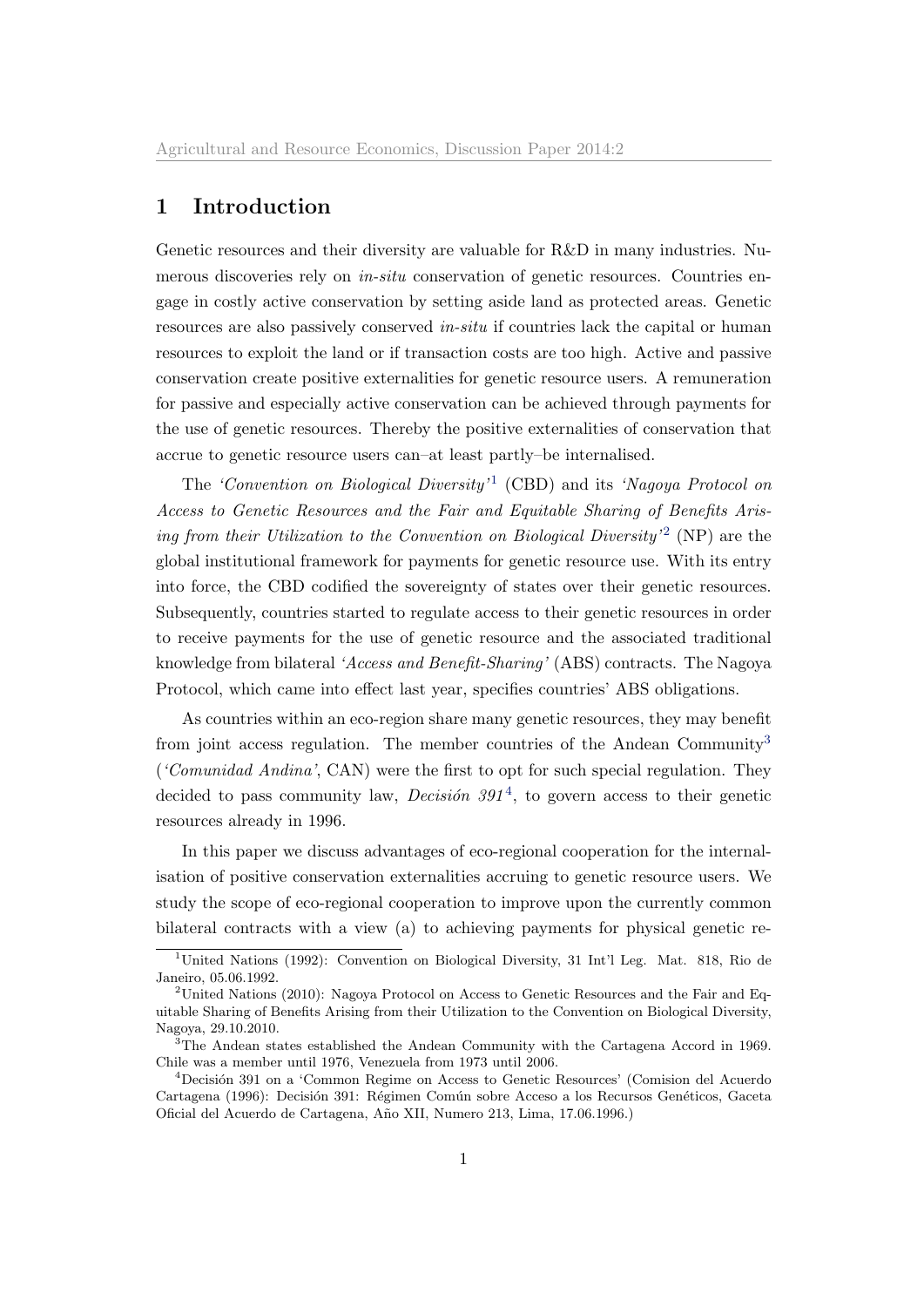source use and thereby (b) to increasing conservation. In our analysis we consider a continuum of cooperation from loose cooperative behaviour to collusion. In light of transaction cost economics, we study on a generic level how general dimensions of cooperation impact on economies of scale and other institutional factors–and thereby on the volume of trade, the monetary and non-monetary benefits of cooperating countries, and conservation levels. Moreover, we analyse how a country's characteristics influence its share of cooperation induced benefits. We discuss the potential of collusion and its impact on conservation. The CAN serves as case study and adds empirical insights to our theoretical analysis.

Economic and legal research have focused mainly on strong regional cooperation– cartelization on the genetic resource market–to increase the revenues of countries rich in biodiversity. From an economic perspective, [Vogel et al.](#page-31-0) (i.a. [1995,](#page-30-0) [2000,](#page-31-0) [2007\)](#page-31-1) have argued since long for an international cartel over genetic resources that also covers natural information<sup>[5](#page-0-0)</sup>. Besides, they propose the conversion of traditional knowledge associated with genetic resources into trade secrets and the formation of local cartels over these, which may merge into regional and subsequently a global cartel. Others have touched upon genetic resource cartels and are more sceptical of their success [\(Reid et al.](#page-30-1) [\(1996,](#page-30-1) p. 169), [Richerzhagen](#page-30-2) [\(2011,](#page-30-2) p. 2254)). [Asebey](#page-28-0) [and Kempenaar](#page-28-0) [\(1995\)](#page-28-0) and [Tilford](#page-30-3) [\(1998\)](#page-30-3) provide legal studies of cartelization on the biodiversity market. We differ from the above mentioned cartelization literature in that we explicitly focus on regional cooperation over physical genetic resources, analyse a continuum of loose cooperation to collusion, and additionally consider implication for the level of biodiversity conservation. A related proposition by [Win](#page-31-2)[ter](#page-31-2) [\(2009\)](#page-31-2) are common pools of genetic resources, whereby countries of the same biogeographical region form corporations.

With regard to the CAN, [Rosell](#page-30-4) [\(1997\)](#page-30-4), [Ten Kate](#page-30-5) [\(1997\)](#page-30-5), [Mariaca](#page-29-0) [\(1999\)](#page-29-0), [Tafur-](#page-30-6)[Dominguez](#page-30-6) [\(2000\)](#page-30-6), [Ruiz](#page-30-7) [\(2003\)](#page-30-7), and [Bucher](#page-28-1) [\(2008\)](#page-28-1) review the content of  $Decision$ 391 from a legal perspective; we add an economic analysis with our case study.

The paper proceeds as follows: In Section [2](#page-3-0) we provide a background on the genetic resource market under the CBD and its Nagoya Protocol. In Section [3](#page-5-0) we introduce the dimensions of eco-regional cooperation in genetic resource trade. We analyse eco-regional cooperation advantages in Section [4.](#page-7-0) In Section [5](#page-15-0) we study the CAN community access regulation. With Section [6](#page-25-0) we conclude.

<sup>&</sup>lt;sup>5</sup>Natural information is an even wider category than genetic information, including also, for example, biomimicry [\(Vogel et al.](#page-31-3) [2011,](#page-31-3) p. 55).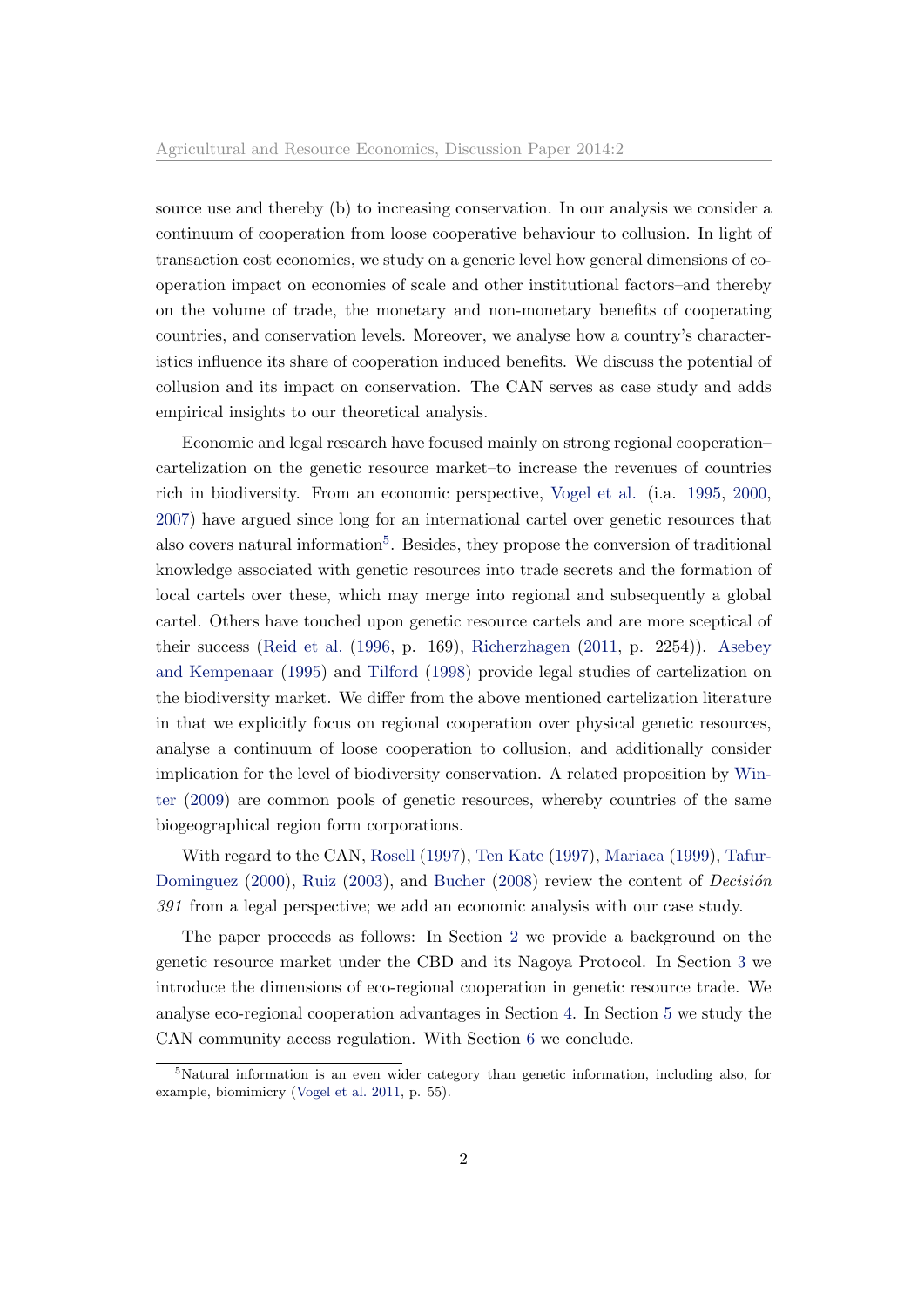## <span id="page-3-0"></span>2 The genetic resource market under the CBD and its Nagoya Protocol

The CBD and its Nagoya Protocol established an 'Access and Benefit-Sharing' (ABS) mechanism to govern genetic resource use and the fair sharing of the resulting benefits. The CBD defines genetic resources as "genetic material of actual or potential value", whereby "genetic material means any material of plant, animal, microbial or other origin containing functional units of heredity" (Art. 2). The predominant, though not uncontested (ref. [Schei and Tvedt](#page-30-8) [2010,](#page-30-8) p. 18), interpretation is that the CBD applies only to genetic material, not to genetic or natural information. We therefore focus on physical genetic resources in this paper.

The Nagoya Protocol entered into force in October 2014 and specifies the ABS mechanism, which member countries have to implement.<sup>[6](#page-0-0)</sup> It regulates countries access (Art. 6, 7), benefit sharing (Art. 5), and compliance obligations (Art. 15 - 18,  $30$ ) with regard to genetic resources and associated traditional knowledge. A user entity has to ask a provider country for access to its genetic resources and/or traditional knowledge associated with genetic resources, i.e. to obtain 'Prior Informed Consent' (PIC). If granted, user and provider country negotiate the terms of access and benefit sharing, the 'Mutually Agreed Terms' (MAT). The benefit sharing can take various forms and may include monetary (e.g. up-front payments, royalties) and non-monetary benefits (e.g. joint R&D, technology transfer) (ref. Annex NP). The benefits finally agreed upon in bilateral ABS mirror the relative negotiation power of provider and customer, but also costs of providers and benefits for users. Many countries, such as Brazil, are both provider and user countries.

The Nagoya Protocol foresees the creation of a 'National Focal Point' with international information and cooperation duties and a 'Competent National Authority' for granting access in member countries  $(Art. 13)$ . A global 'Access and Benefitsharing Clearing-House' shall facilitate the information sharing  $(Art. 14)$ . Moreover, the Nagoya Protocol provides for the development of model contractual clauses  $(Art. 19)$ , codes of conduct, guidelines, and best practices and/or standards  $(Art. 19)$  $20$ , as well as awareness-rising  $(Art. 21)$ , capacity building  $(Art. 22)$ , and technology transfer, collaboration, and cooperation (Art. 23).

The Nagoya Protocol explicitly encourages transboundary cooperation (Art. 11 )

<sup>6</sup>The Nagoya Protocol is based on the 2002 'Bonn Guidelines on Access to Genetic Resources and Fair and Equitable Sharing of the Benefits Arising out of their Utilization (UNEP/CBD/COP/6/24).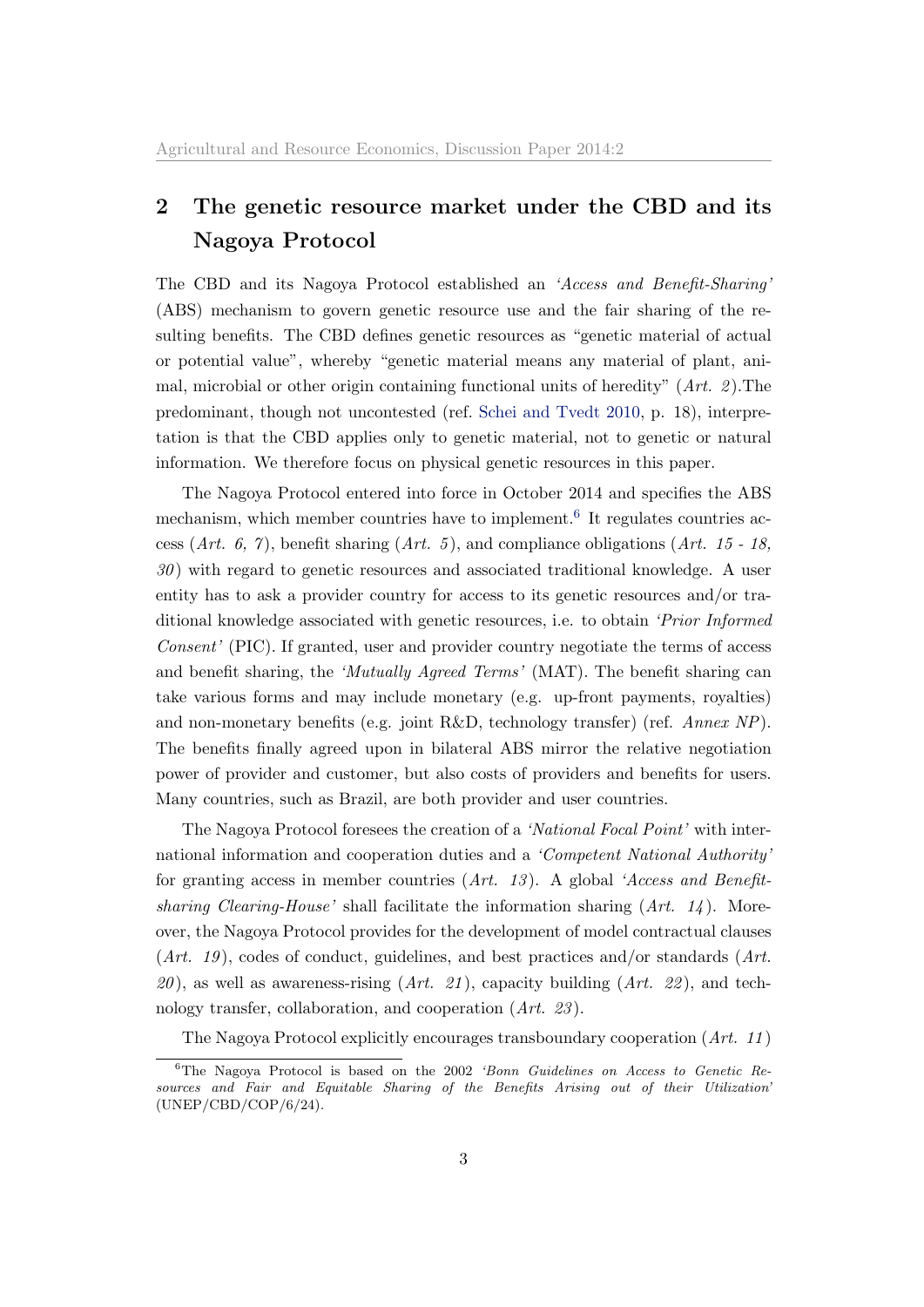and prompts a discussion on a 'Global Multilateral Benefit-Sharing Mechanism' for shared genetic resources or for resources for which PIC is not possible  $(Art. 10)$ .

Genetic resources are important production factors for many industries, i.a. pharmaceutical and cosmetic firms, biotechnology, and food and beverage industries [\(Ten Kate and Laird](#page-30-9) [1999,](#page-30-9) p. 9). Physical genetic resources are, for example, accessed to be exported into another country for proliferation. They may also be accessed because of the genetic or natural information contained within them. Mostly, it is the information that is commercially used [\(Stone](#page-30-10) [\(1994,](#page-30-10) p. 597); [Schei and](#page-30-8) [Tvedt](#page-30-8) [\(2010\)](#page-30-8)). [Richerzhagen](#page-30-2) [\(2011,](#page-30-2) p. 2248) describes the current genetic resource market as oligopsonistic. [Ten Kate and Laird](#page-30-11) [\(2000,](#page-30-11) p. 245) explain that "life science titans such as Monsanto, Novartis and Aventis evolve alongside a host of small research biotechnology companies". The supply-side concentration on the market for physical genetic resources depends on the type of screening. Only for random screening do all countries with reasonable biodiversity richness compete against each other. Most screening, though, is knowledge-based, be it 'biorational', 'chemotaxonomic' or 'ethnobotanical' [\(Ten Kate and Laird](#page-30-11) [2000,](#page-30-11) p. 249 f.). Users search for specific genetic resources–which reduces the number of suppliers beforehand. Hence, we describe the market for physical genetic resources as a bilateral oligopoly.

So far, bilateral bioprospecting falls behind expectations in terms of contract numbers and magnitude of realised benefits [\(Boisvert and Vivien](#page-28-2) [\(2005,](#page-28-2) p. 466 f.); [Pastor and Ruiz](#page-29-1) [\(2009,](#page-29-1) p. 8)). Currently difficult access regulations from provider countries raise transaction costs for users, which reduces the demand for access to genetic resources (Fernández Ugalde [2007,](#page-28-3) p. 7). Also for providers, bilateral contractual ABS involves–so far–considerable transaction costs for administration, monitoring, and enforcement [\(Vogel](#page-31-1) [2007,](#page-31-1) p. 59 ff.). For most resource-rich countries, especially monitoring of contract compliance is a challenge [\(Ten Kate and](#page-30-11) [Laird](#page-30-11) [2000,](#page-30-11) p. 244). They face asymmetric information regarding the commercial research process in the purchasing country and the sources of a final product's components. Detection of genetic resources taken without prior consent of the host country or of resources acquired through illegal trade is similarly difficult. In addition, many countries implemented national legislation ineffectively and inefficiently [\(Kamau et al.](#page-29-2) [2010,](#page-29-2) p. 248). Besides, the bilateral approach covers access to physical genetic resources and may also be applied to genetic information not yet in the public domain. It cannot, however, capture the bulk of intangible genetic and natural information in the (semi-)public domain.

It has to be seen, whether and how far the Nagoya Protocol which came into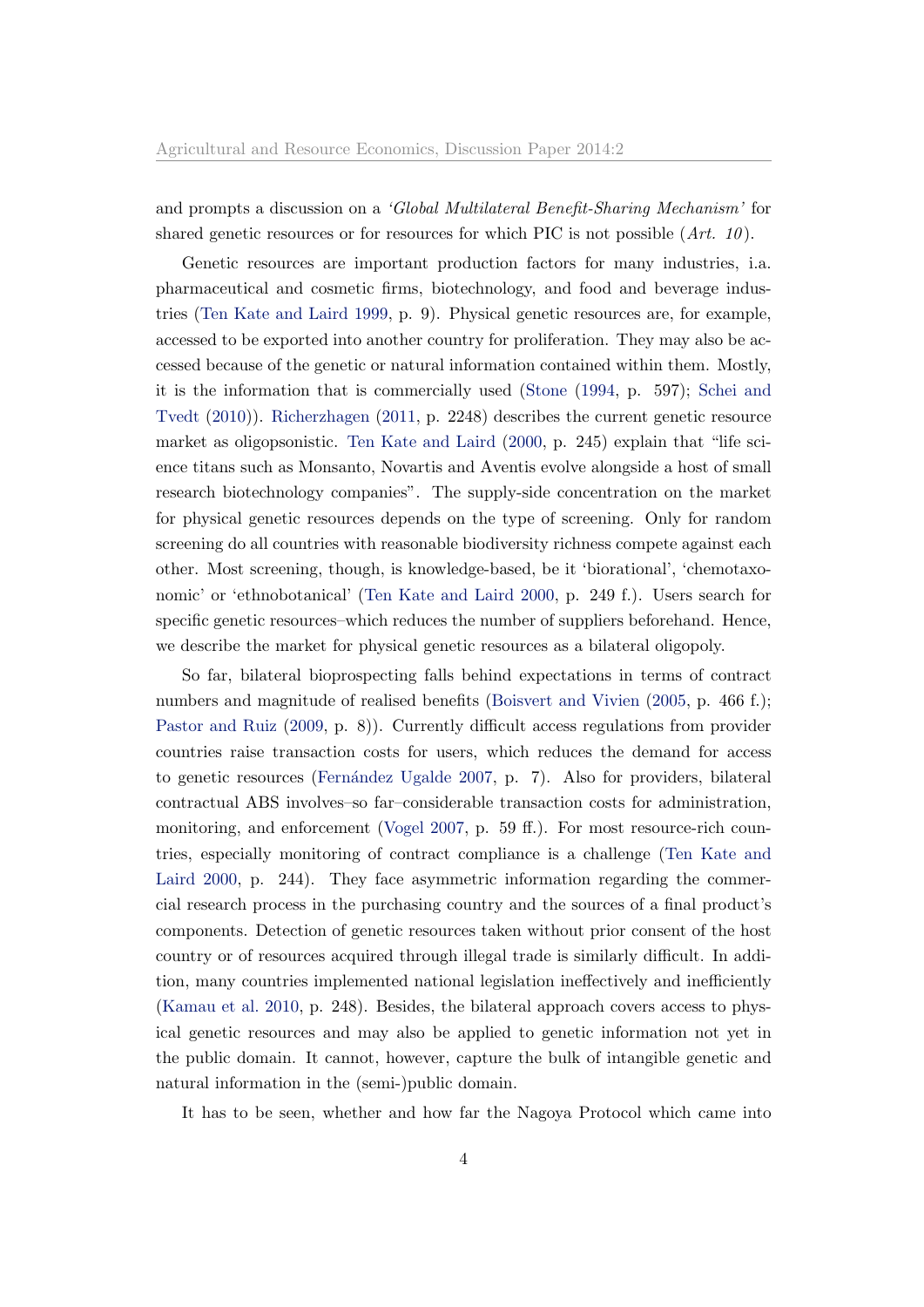force recently changes bilateral contractual ABS and whether and how Art. 11, NP, on transboundary cooperation and Art. 10, NP, on a 'Global Multilateral Benefit-Sharing Mechanism' are implemented.

It is in this setting that we study the scope of eco-regional cooperation to improve upon the currently common bilateral contracts with a view to achieving payments for physical genetic resource use and thereby to increasing conservation.

## <span id="page-5-0"></span>3 Dimensions of eco-regional cooperation

In the following we introduce different elements of eco-regional cooperation in physical genetic resource trade. Megadiverse countries can cooperate rather loosely by, for example, coordinating information they reveal to third parties. Or in the other extreme, they may collude in prices and reallocate benefits and thereby be close to maximising their joint benefit. In the following we present general degrees of cooperative behaviour from cooperation  $((i)-(v))$  $((i)-(v))$  $((i)-(v))$  $((i)-(v))$  $((i)-(v))$  to collusion  $(vi)$ :

- <span id="page-5-1"></span>(i) Public notification of all bioprospecting processes.
- <span id="page-5-4"></span>(ii) A public register of genetic resources within the eco-region.
- <span id="page-5-5"></span>(iii) Coordination of access to genetic resources.
- <span id="page-5-6"></span><span id="page-5-2"></span>(iv) A regional competent authority.
- (v) Reallocation of benefits according to a pre-defined rule.
- <span id="page-5-3"></span>(vi) Coordination in prices.

Public notification of bioprospecting processes [\(i\)](#page-5-1) and a public register of biological or genetic resources within the eco-region [\(ii\)](#page-5-4) are forms of loose cooperation between countries. They can vary in their set-up and comprehensiveness. The register might be similar to or make use of existing genetic barcode databases<sup>[7](#page-0-0)</sup>.

A stronger form of cooperation is the coordination of access to physical genetic resources within the eco-region or even a joint access regulation [\(iii\)](#page-5-5). Besides the CAN's *Decisión 391*, there are other regional frameworks of more or less coordinated access: The 'African Union' has developed a non-binding 'Model Legislation for the Protection of the Rights of Local Communities, Farmers and Breeders, and for the

<sup>7</sup>For example: GenBank of the National Library of Medicine of the United States of America (www.ncbi.nlm.nih.gov/ genbank/, last 19.09.2014), European Nucleotide Archive ENA (www.ebi.ac.uk/ena, last 19.09.2014), DNA Data Bank of Japan (www.ddbj.nig.ac.jp, last 19.09.2014).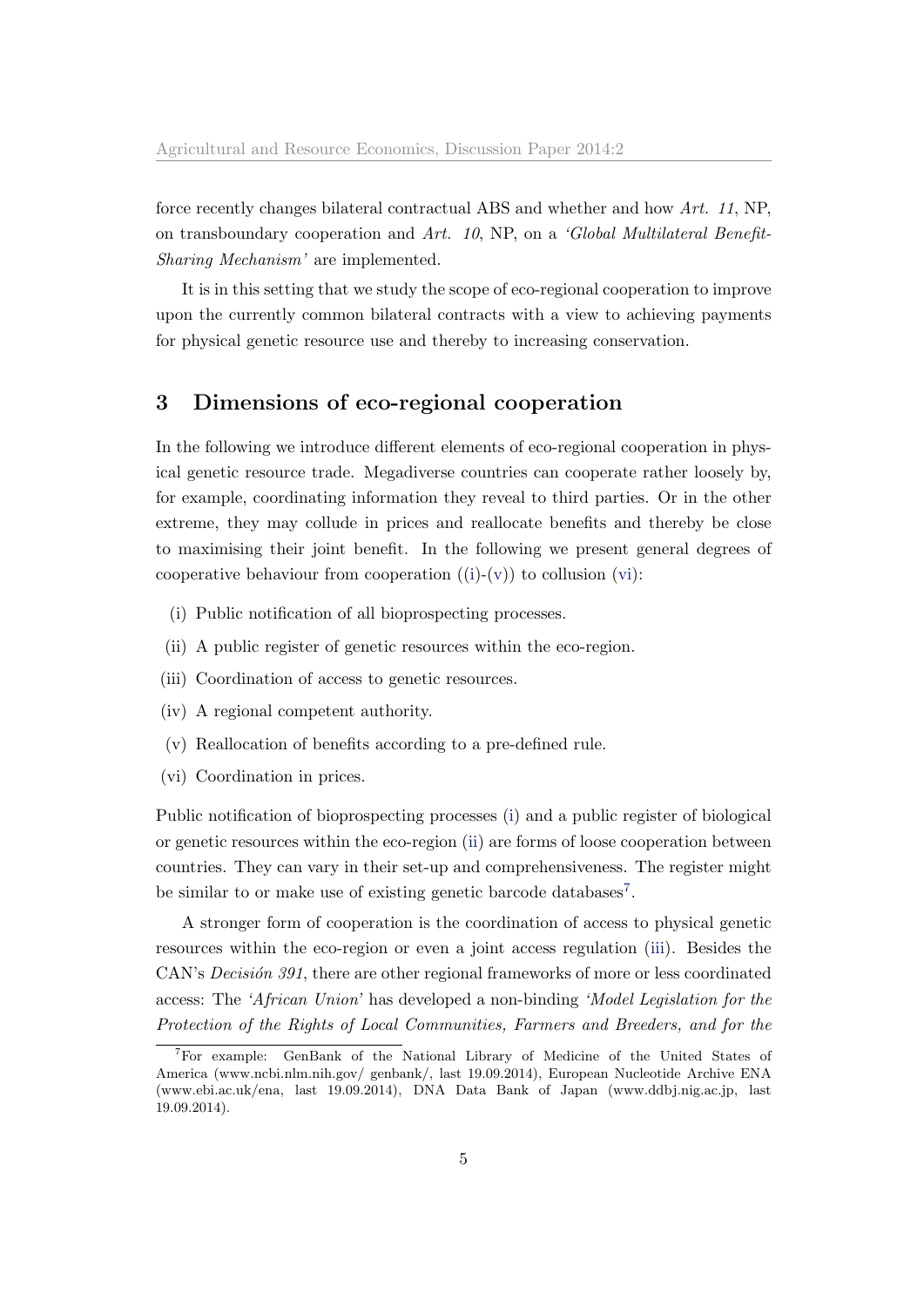Regulation of Access to Biological Resources' in 2001 to assist its members in drafting their national legislation [\(Munyi and Jonas](#page-29-3) [2013,](#page-29-3) p. 219 f.). The 'Association of South East Asian Nations' has developed a 'Framework Agreement' on ABS, which "leaves each Member State to determine the nature of the country's access instrument" [\(Cabrera Medaglia et al.](#page-28-4) [2012,](#page-28-4) p. 25) and is still a draft [\(ASEAN](#page-28-5) [Centre for Biodiversity](#page-28-5) [2013\)](#page-28-5). The 'Central American Commission on Environment and Development' has drafted a 'Central American Protocol on Access to Genetic and Biochemical Resources and the associated Traditional Knowledge', which has been signed but not ratified by its member countries [\(Cabrera Medaglia et al.](#page-28-4) [2012,](#page-28-4) p. 80).[8](#page-0-0)

A regional authority [\(iv\)](#page-5-6) may coordinate joint action and represent the group of cooperating countries. The member countries decide upon the range and depth of its competencies; it might be responsible for or merely streamline information, communication, negotiation and/or trade.

An even more intense form of cooperation is the redistribution of monetary and possibly non-monetary benefits from genetic resource trade among members sharing the same genetic resources within their eco-region [\(v\)](#page-5-2). Monetary benefits might, for example, be shared through a fund and non-monetary benefits through joint training workshops or cooperation in R&D.

Cooperation merges into a collusion if countries agree on and are able to enforce higher prices for physical genetic resources [\(vi\)](#page-5-3). There are parallels to the industrial economics literature, which we transfer and adapt to eco-regional state-run collusion<sup>[9](#page-0-0)</sup>. Most industrial cartels coordinate both in prices and market shares [\(Harrington](#page-29-4) [2006,](#page-29-4) p. 5).<sup>[10](#page-0-0)</sup> Coordinating market shares typically implies agreeing on trade volumes (quota) or allocating bioprospecting agents (e.g. per industry sector) according to a pre-defined rule. Considering genetic resource collusions, such rule could prohibit undercutting prices of another member country that is already negotiating with a customer. A quota, however, is not feasible because physical genetic

<sup>8</sup>The Himalayan Region might develop a regional framework as well [\(Prasad Oli and Das Gupta](#page-29-5) [2008\)](#page-29-5). The 'Group of Like-Minded Megadiverse Countries' is not (yet) a cooperation in the sense of this paper as it does not (yet) comprise entire eco-regions.

<sup>9</sup>State-run cartels are not identical to industrial cartels. [Levenstein and Suslow](#page-29-6) [\(2006,](#page-29-6) p. 49) stress that "their goals are more complex than private cartels, including not only the maximization of joint profits, but national economic stability and international political influence as well".

<sup>&</sup>lt;sup>10</sup>For example, the lysine cartel coordinated on one price, the citric acid cartel on two, and the electrical and mechanical carbon and graphite products cartel had many prices. The citric acid cartel additionally introduced a global sales quota for each firm, the lysine cartel a minimum sales target differentiated between the global and the European market, and the chlorine-chloride cartel followed the home-market-principle [\(Harrington](#page-29-4) [2006,](#page-29-4) p. 6, 24-26, 33).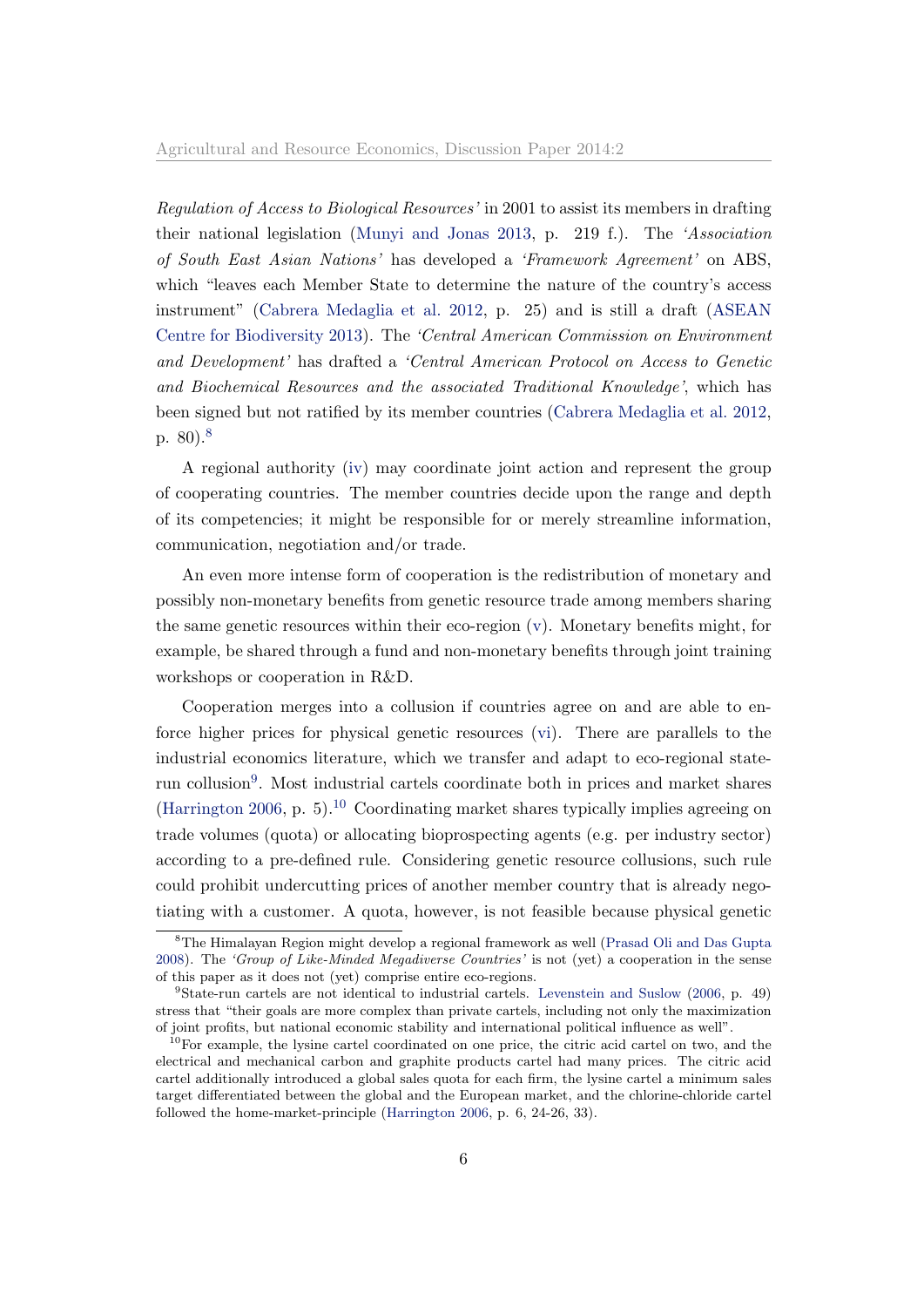resources accessed to obtain the contained information can only be sold once as the information is then likely to enter the public domain [\(Vogel et al.](#page-31-0) [2000,](#page-31-0) p. 105 f.). Hence, genetic resource collusions are likely to coordinate in prices. Fixing explicit prices is easier if the collusion can focus on comparable goods like several endemic species<sup>[11](#page-0-0)</sup>. When a collusion's product is too heterogeneous, internal compliance control is difficult [\(Carlton and Perloff](#page-28-6) [2005,](#page-28-6) p. 135). Prices can be monetary or non-monetary benefits (ref. Section [2\)](#page-3-0). Besides coordination in prices [\(vi\)](#page-5-3), collusion may as well include all or some of the above described elements  $(i)-(v)$  $(i)-(v)$  $(i)-(v)$ . It might facilitate public notification [\(i\)](#page-5-1) and a resource register [\(ii\)](#page-5-4). If a collusion enjoys cartel power and trust among its members exists, it might have an incentive to increase bioprospecting rates via pro-active genetic resource advertising. Benefit reallocation [\(v\)](#page-5-2) among collusion members may include all or only collusion induced benefits. In contrast to the latter, the former implies that countries obtain benefit shares which would otherwise accrue exclusively to a neighbouring country. Such total benefit redistribution is the strongest collusion type.

### <span id="page-7-0"></span>4 Eco-regional cooperation advantages

In this section we discuss eco-regional cooperation advantages arising from different degrees of cooperation. We analyse on a generic level how the different design elements [\(i\)](#page-5-1)-[\(vi\)](#page-5-3) contribute to economies of scale (Section [4.1\)](#page-7-1) and other institutional factors (Section [4.2\)](#page-9-0) as well as market power and bargaining strength (Section [4.3\)](#page-10-0). To address the entire amplitude of cooperation advantages in our analysis, we refer in the following to a far-reaching eco-regional cooperation covering the elements [\(i\)](#page-5-1) to [\(vi\)](#page-5-3). Table [1](#page-12-0) summarises these impacts at the end of these three sections.

Once we have shown the impact of eco-regional collaboration elements on economies of scale, transparency, communal spirit, and market power and bargaining strength, we then discuss their impact on transaction costs as well as monetary and nonmonetary benefits–and thereby on profits of cooperating countries (Section [4.4\)](#page-11-0) and on the level of biodiversity conservation (Section [4.5\)](#page-14-0).

### <span id="page-7-1"></span>4.1 Economies of scale

Economies of scale in administration, monitoring, and enforcement may arise from cooperation and mutual exchange of information, especially if facilitated by a re-

 $11$ Endemic species are species with are unique to a confined geographic location.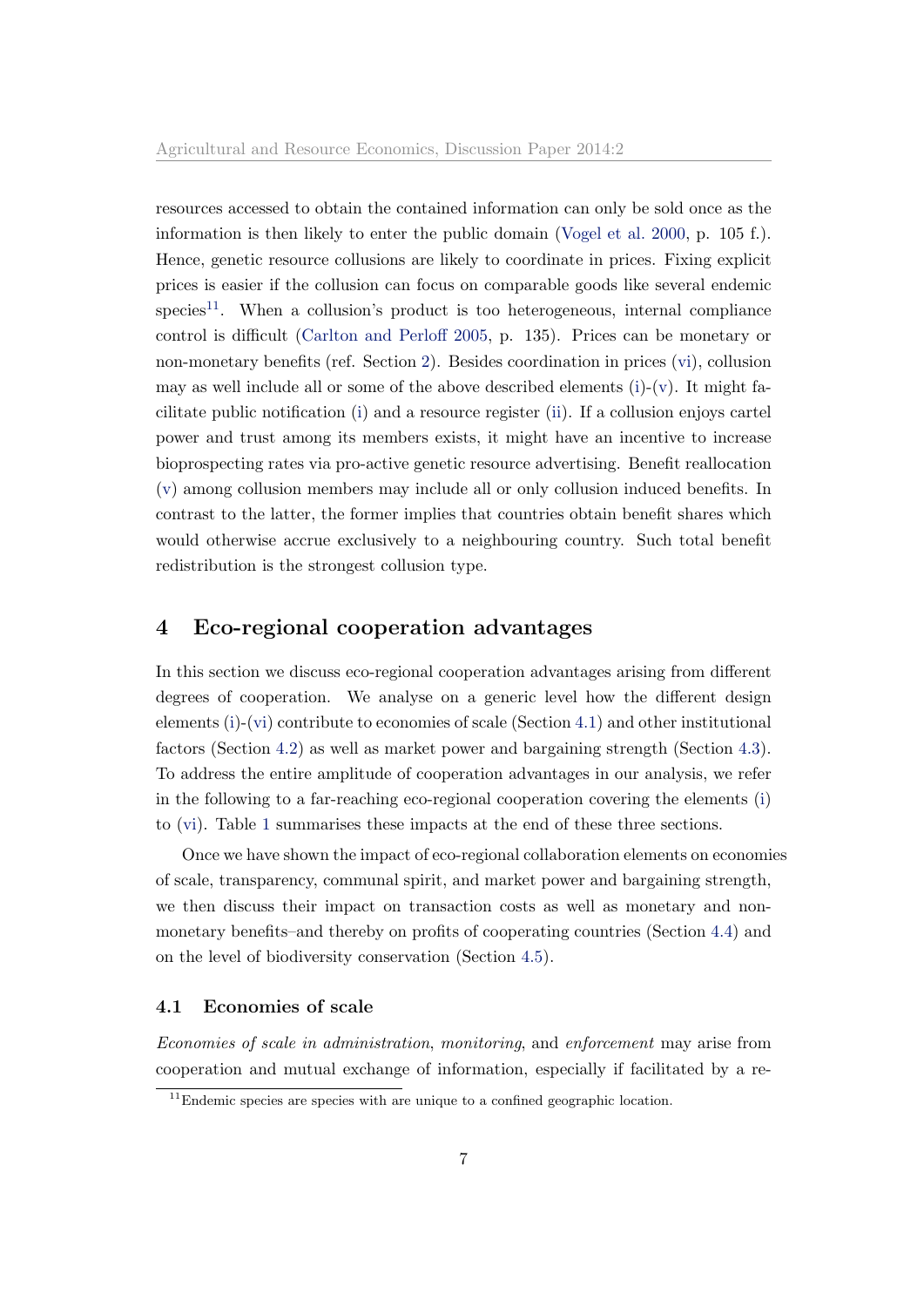gional competent authority [\(iv\)](#page-5-6). The information complexity can be distributed over all cooperating countries. Besides, knowledge spillovers occur, which lessen each country's information burden share even further. This includes information on the CBD, the Nagoya Protocol, international negotiations, national ABS regulations, the reliability of customers, as well as information on genetic resources and related knowledge. Public notification of ABS processes [\(i\)](#page-5-1) further contributes to economies of scale in monitoring a customer's usage of genetic material and information as well as products developed thereof. Especially with advancing technologies, economies of scale in monitoring are increasingly important. Public notification additionally generates economies of scale in enforcement by increasing transparency about customers (ref. Section [4.2\)](#page-9-0). A regional authority also lowers the enforcement costs by discouraging non-compliance by customers via a higher threat of detection. Coordination of access regulation [\(iii\)](#page-5-5) will facilitate the work of a regional competent authority and raise the described economies of scale.

Economies of scale in advertising may arise if a regional competent authority [\(iv\)](#page-5-6) increases the visibility and effectiveness of marketing campaigns; a public resource register [\(ii\)](#page-5-4) will support these activities. Coordination in access [\(iii\)](#page-5-5) generates economies of scale in advertising as other countries will communicate identical or similar access conditions to customers–even in absence of a regional authority.

Economies of scale in biotechnological development may result from exchange of information through a regional authority [\(iv\)](#page-5-6) as well. Cooperation increases the chance that the worldwide unevenly distributed information on genetic resources and biotechnological knowledge reaches a country. It also reduces the degree of uncertainty inherent in this information as it can be verified with cooperating countries. A public resource register [\(ii\)](#page-5-4), public notification of ABS processes and the genetic resources involved [\(i\)](#page-5-1), and benefit reallocation of non-monetary benefits in form of joint R&D [\(v\)](#page-5-2) contribute to economies of scale in biotechnological development. They may occur even for the most developed country; it will gain from a wider research network with an increased rate of innovations.

Additional side-benefits from a regional authority [\(iv\)](#page-5-6) are possible regarding the management of 'cross-border affairs' such as invasive alien species and effectiveness of regional policies such as nature conservation zones.[12](#page-0-0)

<sup>12</sup>We thank a reviewer from the 2nd International Conference on Environment and Natural Resources Management in Developing and Transition Economies (enrmdte), Clermont-Ferrand, 17. – 19.10.2012, for mentioning these additional side-benefits.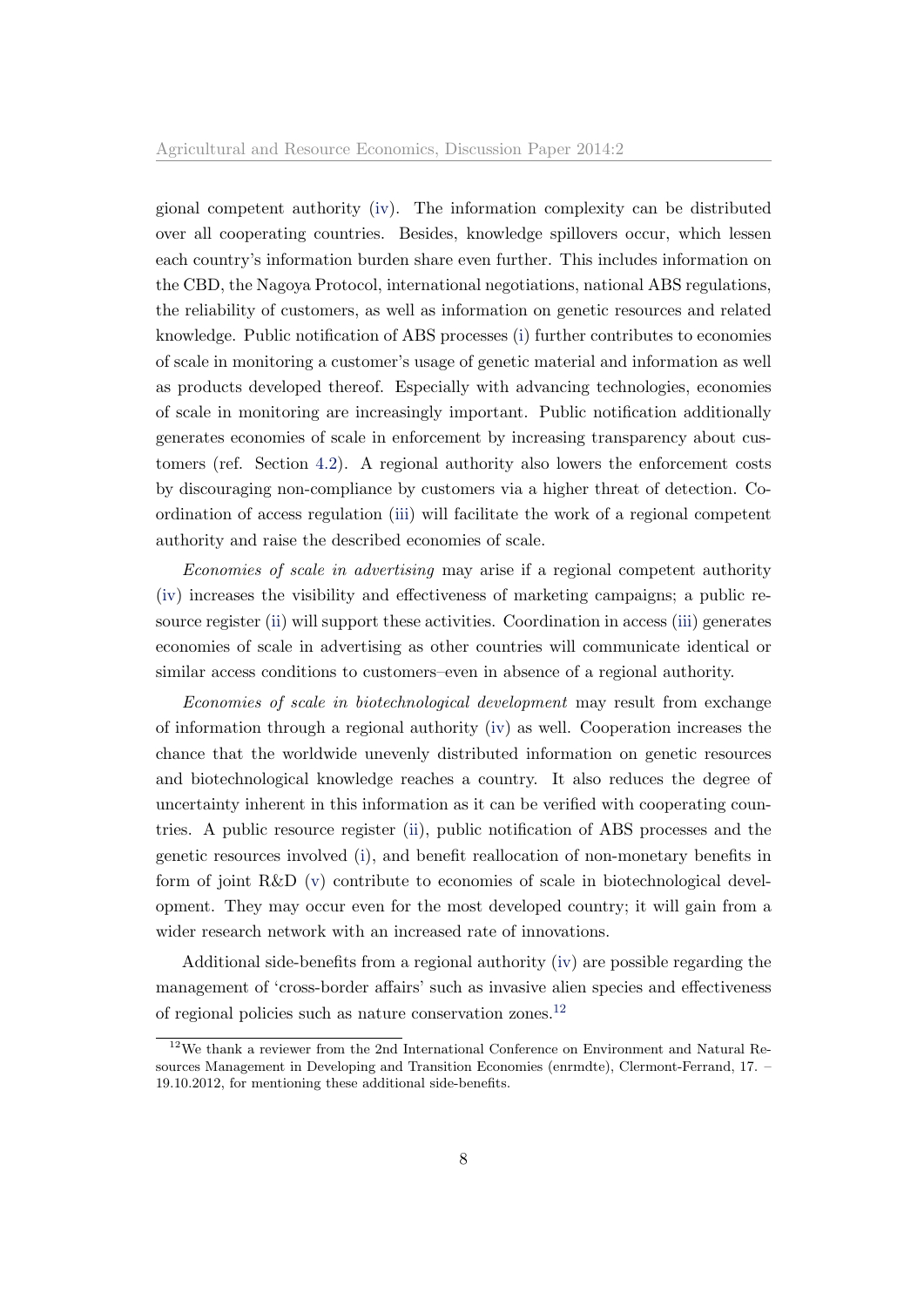### <span id="page-9-0"></span>4.2 Other institutional advantages

Eco-regional cooperation influences institutional aspects within the member countries. Neighbouring countries that build comparable institutions enable institutional learning and adaptation and thereby enhance institutional functioning. A regional authority [\(iv\)](#page-5-6) is likely to reinforce institutional capacity. Joint action–in whichever form–may create communal spirit and trust. Trust among cooperating countries might enable pro-active resource advertising to increase bioprospecting rates. Moreover, a country's property rights over genetic resources will enjoy a stronger enforcement as other cooperating countries have an incentive to respect them in expectation of reciprocal enforcement of their property rights over genetic resources.

Cooperation reduces the information asymmetry problem on both resource demand and supply side. A genetic resource supply country has higher chances to dispose over knowledge about the bioprospecting firm from other countries, especially in case of public announcement of ABS processes [\(i\)](#page-5-1). This diminishes the principal-agent-problem of moral hazard, i.e. the threat that a prospecting firm undermines a contract by, for example, using the genetic material for R&D other than agreed upon. In turn, a prospecting firm enjoys access to detailed public information on a countries' genetic resources and access requests by competitors. Moreover, a genetic resource register [\(ii\)](#page-5-4) eases the identification of one or several countries of origin. Coordination of access [\(iii\)](#page-5-5) lowers information costs on access requirements of different potential supply countries. A regional competent authority [\(iv\)](#page-5-6) further increases transparency for customers and suppliers. Transparency in genetic resource trade lowers transaction costs in form of monitoring and enforcement costs for the host countries and in form of search costs for the prospecting firms.

Countries belonging to an eco-regional cooperation may build up reputation. As it is a transaction-specific expenditure and much dependent on the customer's perception, the return–becoming a preferable trading partner–is incalculable. Reputation generates "idiosyncratic exchange relations" that withstand trade disruptions better [\(Williamson](#page-31-4) [1979,](#page-31-4) p. 240 f.).

Eco-regional cooperation in physical genetic resource trade can influence some, although probably not the most important components of the institutional environment. The institutional environment refers to a country's political and economic setting, which is simultaneously dependent on many factors such as corruption, delinquency, unemployment, and trust [\(Davis and North](#page-28-7) [1970,](#page-28-7) p. 133). More specifically, eco-regional cooperation cannot, for example, provide remedy for poor statal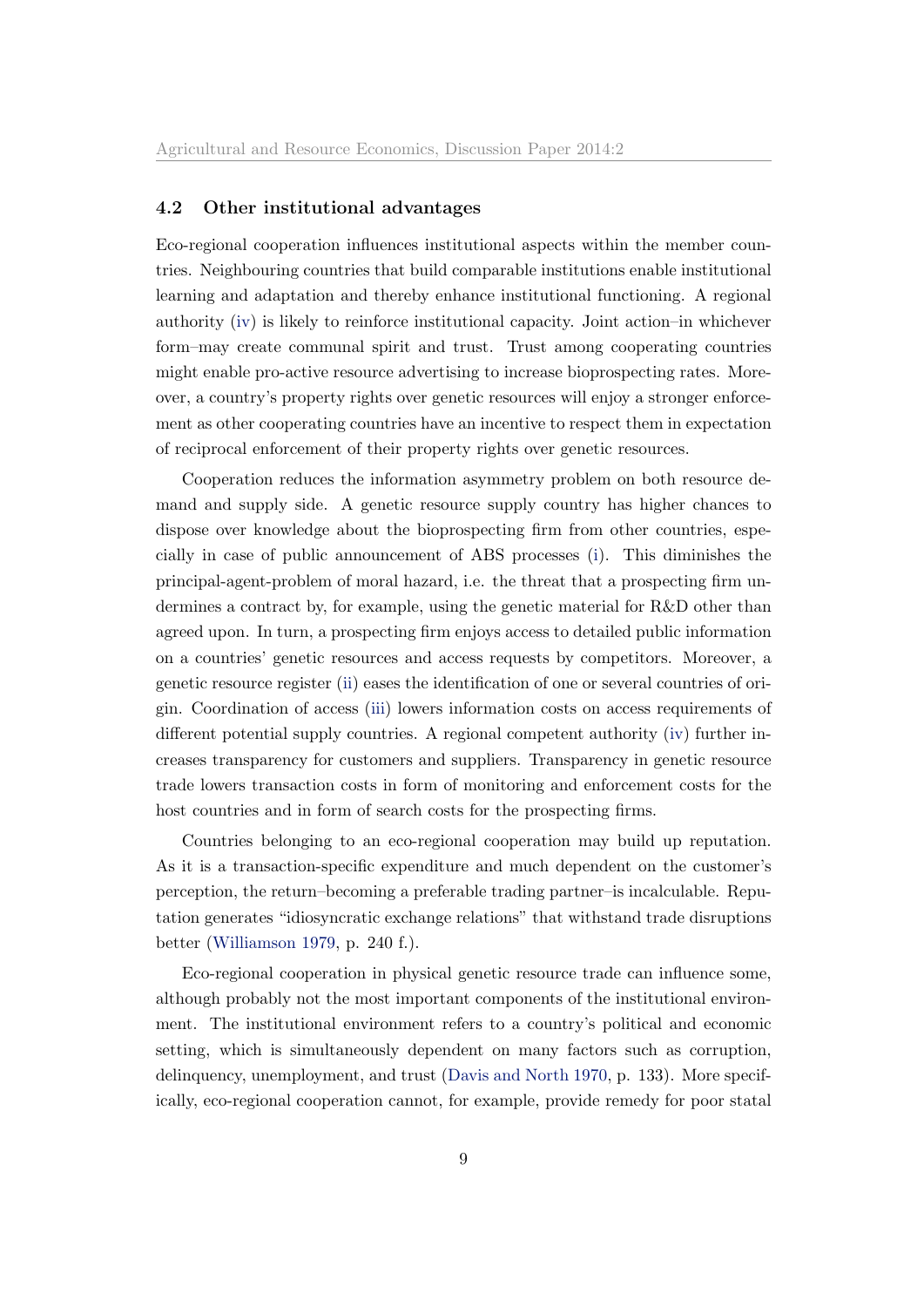enforcement such as control of illegal trade in genetic resources or even stealing of resources. Similarly, eco-regional cooperation does not have a direct impact on the deficiencies of national biodiversity governance institutions (e.g. those referred to by [Kamau et al.](#page-29-2) [\(2010,](#page-29-2) p. 248)). It might give an additional (needed) stimulus, though, and reduce transaction costs of implementing these institutions.

### <span id="page-10-0"></span>4.3 Market power and bargaining strength

Collusion in prices of physical genetic resources [\(vi\)](#page-5-3) may generate cartel profits, an economic rent besides the remuneration of provision costs of a resource. Economic rents are only possible in case of endemic resources, imperfect competition, or search costs. Achieving economic rents through collusion requires cartel power. Cartel power consists of the two related components 'market power' which is defined by "the ability to price profitably above the competitive level" [\(Carlton and Perloff](#page-28-6) [2005,](#page-28-6) p. 8) and 'bargaining strength'<sup>[13](#page-0-0)</sup> which describes the cartels ability to speak with one voice, act as one, and commit credibly [\(Komorita](#page-29-7) [1977,](#page-29-7) p. 68).

Market power depends on the market share and the demand elasticity. The market share for physical genetic resources rises in the share of global biodiversity, the estimated share of unknown species, and the number of endemic species represented by the eco-regional genetic resource cartel. The effectiveness of the cartel's power in rising prices hinges on the demand elasticity, i.e. it being inelastic. Empirically estimated demand elasticities can currently not be obtained; the amount of available prices for and quantities of genetic resources is insufficient due to few and often confidential bioprospecting contracts. [Reid et al.](#page-30-1) [\(1996,](#page-30-1) p. 168 f.) assume an elastic demand for biochemical resources for the pharmaceutical industry and a less elastic one for genetic resources for agricultural use. The demand elasticity rests upon the ease of substituting physical genetic resources as well as random or specific screening. The most important substitute is the increasing importance of genetic and natural information (ref. Section [2\)](#page-3-0). It is a very imminent external factor threatening ecoreginal collusion in physical genetic resource trade. Besides, genetic resources that have been obtained prior to the entry into force of the Nagoya Protocol are substitutes as the obligations under the Protocol do not apply to them. In combination, these substitutes challenge the benefits and thus the impact of eco-regional collusion. Hence, there might, if at all, only be a short window of opportunity for colluding in prices of physical genetic resources before the continuously increasing stock of sub-

 $13$ Also termed 'tactical advantage' by [Komorita](#page-29-7) [\(1977,](#page-29-7) p. 68).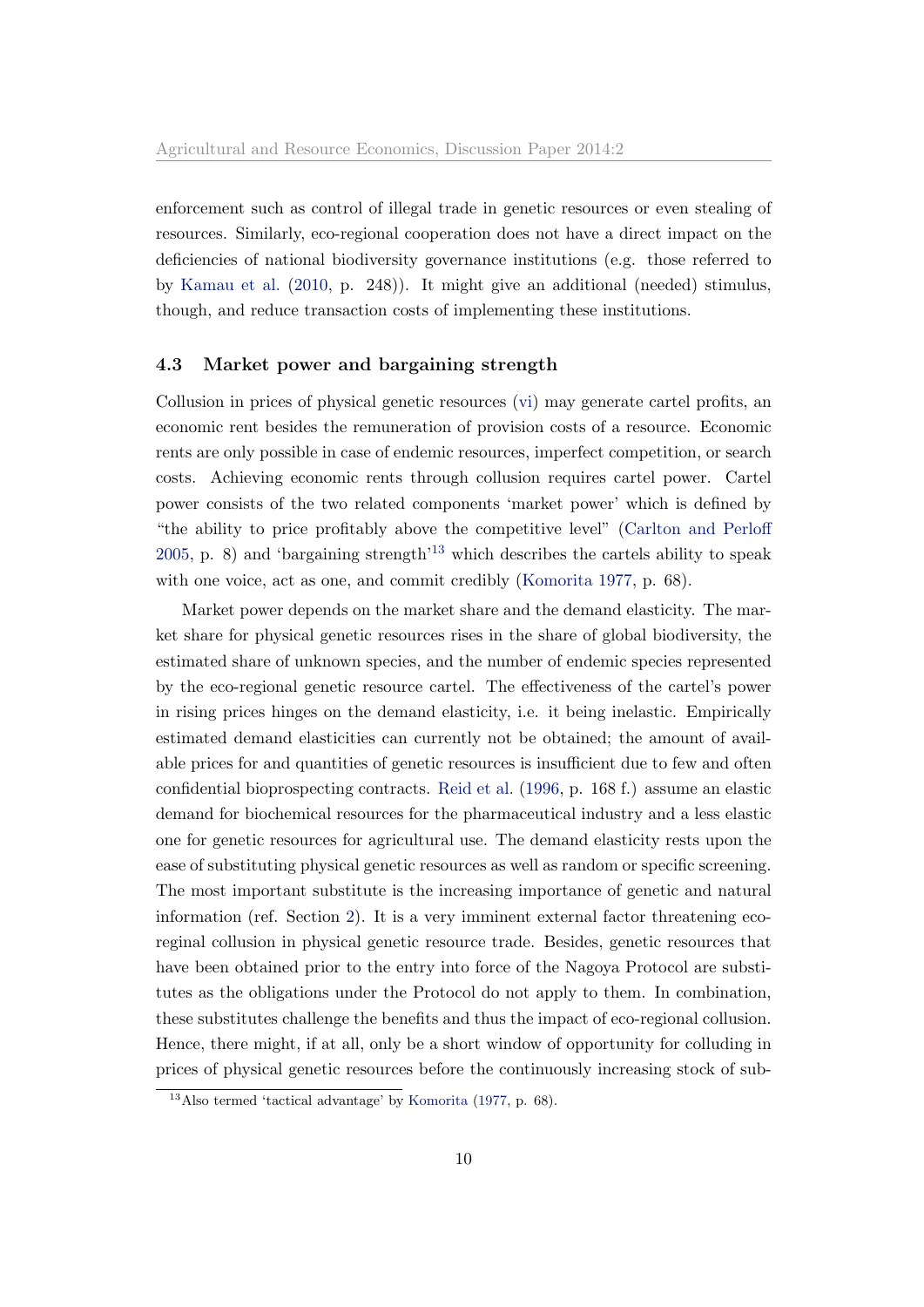stitutes in form of freely available genetic and natural information as well as  $ex\text{-}situ$ resources nullifies market power. However, if any, market power, is likely to be weak due to already existing substitutes.

The lower the market share the more important is bargaining strength. Cartel members acting credibly as one may be able to appropriate a higher percentage of a potential price differential between the buyers willingness-to-pay and the own willingness-to-sell. Credibly implemented joint access regulation [\(iii\)](#page-5-5) and a regional authority [\(iv\)](#page-5-6), which is equipped with competences to negotiate binding trade agreements, are important elements for establishing bargaining strength. The cooperating countries will have to find a way of assuring the regional authority's credibility, for example, by agreeing on guidelines that balance freedom of authority and own sovereignty. This balancing act is tricky. The competent authority will negotiate every deal anew as there are no standardised products and prices, and will thereby accumulate considerable knowledge. This knowledge lead may erode the power of the countries and make them dependent on the regional authority.

For successful collusion, potential rents have to outweigh transaction costs of collusion. The latter include notification, coordination, and negotiation costs among collusion members, costs for enforcing the collusive agreement internally, as well as costs for commitment devices. Moreover, there are costs of compromises as the agreement might deviate from the individual optimum.

### <span id="page-11-0"></span>4.4 Impacts on the profits of cooperating countries

The profits of cooperating countries depend on the level of transaction costs and the amount of monetary and non-monetary benefits. Economies of scale (ref. Section [4.1\)](#page-7-1) and other institutional advantages such as transparency and mutual trust (ref. Section [4.2\)](#page-9-0) reduce transaction costs for biodiversity rich provider countries. New transaction costs associated with cooperation, e.g. coordination costs, attenuate the transaction cost reduction, but are arguably by far smaller than the transaction cost reductions from cooperation advantages. Thus, there is most likely a net transaction cost reduction for supply countries under eco-regional cooperation–raising profits.

Profits may also rise due to benefits induced by cooperation through an increase in the volume of trade. The reduction in transaction costs that arises for customers (ref. Section [4.2\)](#page-9-0) is likely to increase the eco-region's attractiveness for bioprospecting agents and, thus, to raise demand for physical genetic resources and thereby benefits for supply countries. In addition, collusion induced benefits are theoret-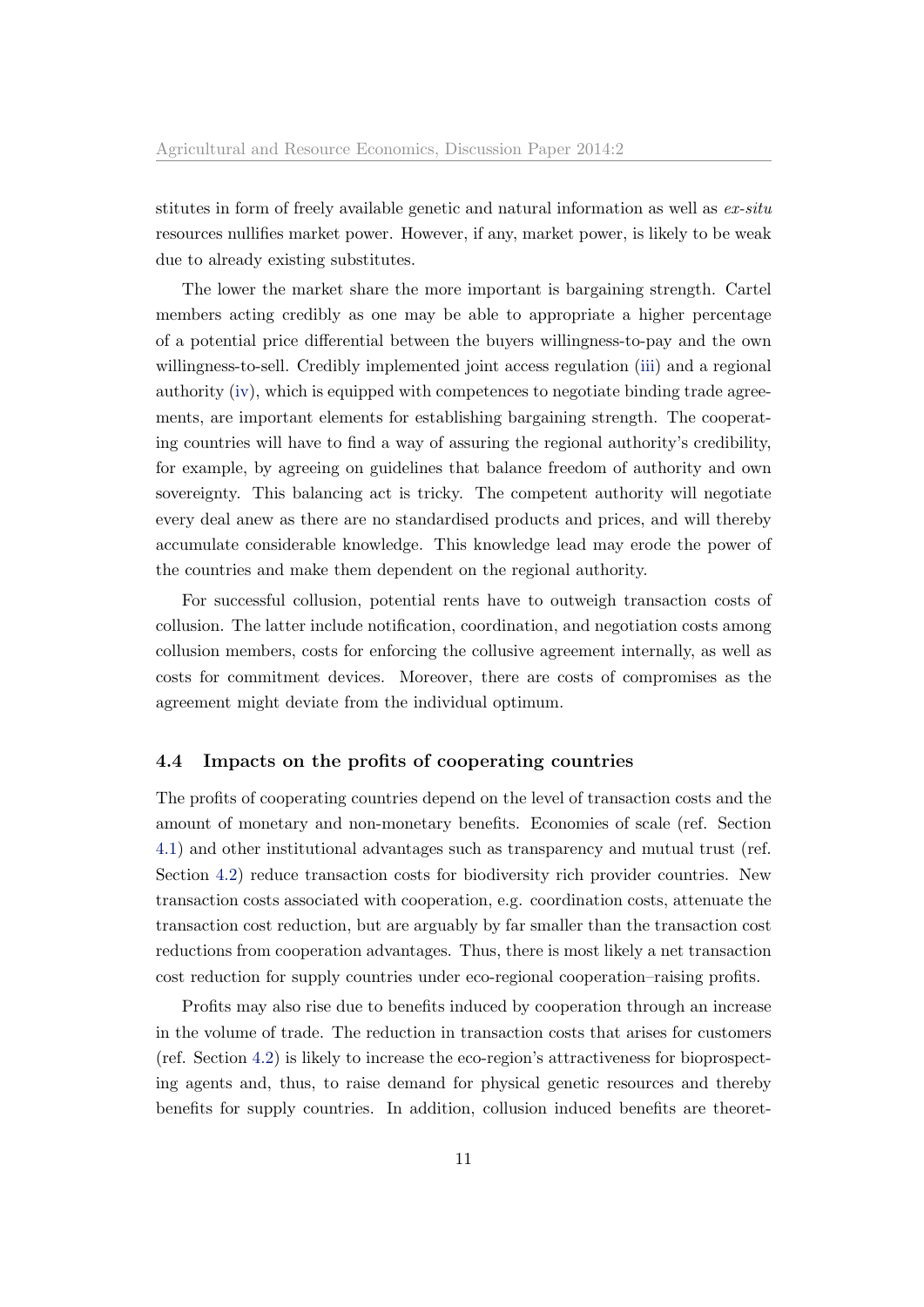|                                                          | Public       | Public       | Access                 | Regional     | Benefit                | Price   |  |  |
|----------------------------------------------------------|--------------|--------------|------------------------|--------------|------------------------|---------|--|--|
| Benefit type                                             | notifi-      |              | resource coordi-       | autho-       | reallo-                | coordi- |  |  |
|                                                          | cation       | register     | nation                 | $rity^*$     | cation                 | nation  |  |  |
| <b>Economies of scale</b>                                |              |              |                        |              |                        |         |  |  |
| Administration                                           |              |              | $\mathbf{x}^{\dagger}$ | $\mathbf{x}$ |                        |         |  |  |
| Monitoring                                               | X            |              | $\mathbf{x}^{\dagger}$ | $\mathbf{x}$ |                        |         |  |  |
| Enforcement                                              | X            |              | $\mathbf{x}^{\dagger}$ | $\mathbf{x}$ |                        |         |  |  |
| Advertising                                              |              | $\mathbf{x}$ | $\mathbf{x}$           | $\mathbf{x}$ |                        |         |  |  |
| Biotechnological development                             | $\mathbf{x}$ | $\mathbf{x}$ |                        | $\mathbf{x}$ | $\mathbf{x}^{\bullet}$ |         |  |  |
| Cross boarder affairs                                    |              |              |                        | X            |                        |         |  |  |
| Other institutional advantages                           |              |              |                        |              |                        |         |  |  |
| Communal spirit/trust <sup><math>\diamond</math></sup>   | X            | X            | X                      | $\mathbf{x}$ | $\mathbf{x}$           |         |  |  |
| Transparency for suppliers                               | $\mathbf{x}$ |              |                        | $\mathbf{x}$ |                        |         |  |  |
| Transparency for customers                               | $\mathbf{x}$ | $\mathbf{x}$ | $\mathbf x$            | $\mathbf{x}$ |                        |         |  |  |
| Reputation <sup>5</sup>                                  | X            | $\mathbf{x}$ |                        |              |                        |         |  |  |
| Market power and bargaining strength vis-à-vis customers |              |              |                        |              |                        |         |  |  |
| Better trade conditions                                  |              |              | X                      | X            |                        | X       |  |  |

<span id="page-12-0"></span>Table 1: Eco-regional cooperation advantages from cooperation elements [\(i\)](#page-5-1) - [\(vi\)](#page-5-3)

<sup>∗</sup> The benefits realised through creating a regional authority are conditional on its institutional competencies. We consider a regional authority with far-reaching competencies.

† Indirect through facilitating economies of scale from a regional competent authority.

• In case of non-monetary benefits.

 $^\diamond$  Communal spirit manifests itself inter alia in the mutual recognition of property rights.

 $\delta$  Much dependent on the behaviour of the suppliers and expectations of the customers.

ically possible (ref. Section [4.3\)](#page-10-0). In both cases, benefits may be monetary and non-monetary.

Cooperating countries profit to different degrees from the increase in benefits. In the following, we analyse factors that largely determine the distribution of potential cooperation induced benefits. The benefit distribution is influenced by the countries' characteristics and cooperation design. We first consider eco-regional cooperation without benefit redistribution. Once the eco-region has attracted a trading partner, countries within the eco-region compete against each other in the process of finalising the contract between the customer and one of themselves. A country is the more attractive the higher its relative biodiversity share and the lower the trans-action costs for the customer, i.e. the better the institutional environment.<sup>[14](#page-0-0)</sup> If countries decide to redistribute benefits [\(v\)](#page-5-2) as part of eco-regional cooperation, the relative distribution of the total benefit among these countries depends on the respective allocation rule. A more in-depth analysis of a rule for the redistribution of

<sup>&</sup>lt;sup>14</sup>We consider customers from CBD Parties who have an interest in complying with the CBD. 194 countries are Parties to the CBD. (Online: www.cbd.int/convention/parties/list, last 11.07.2014).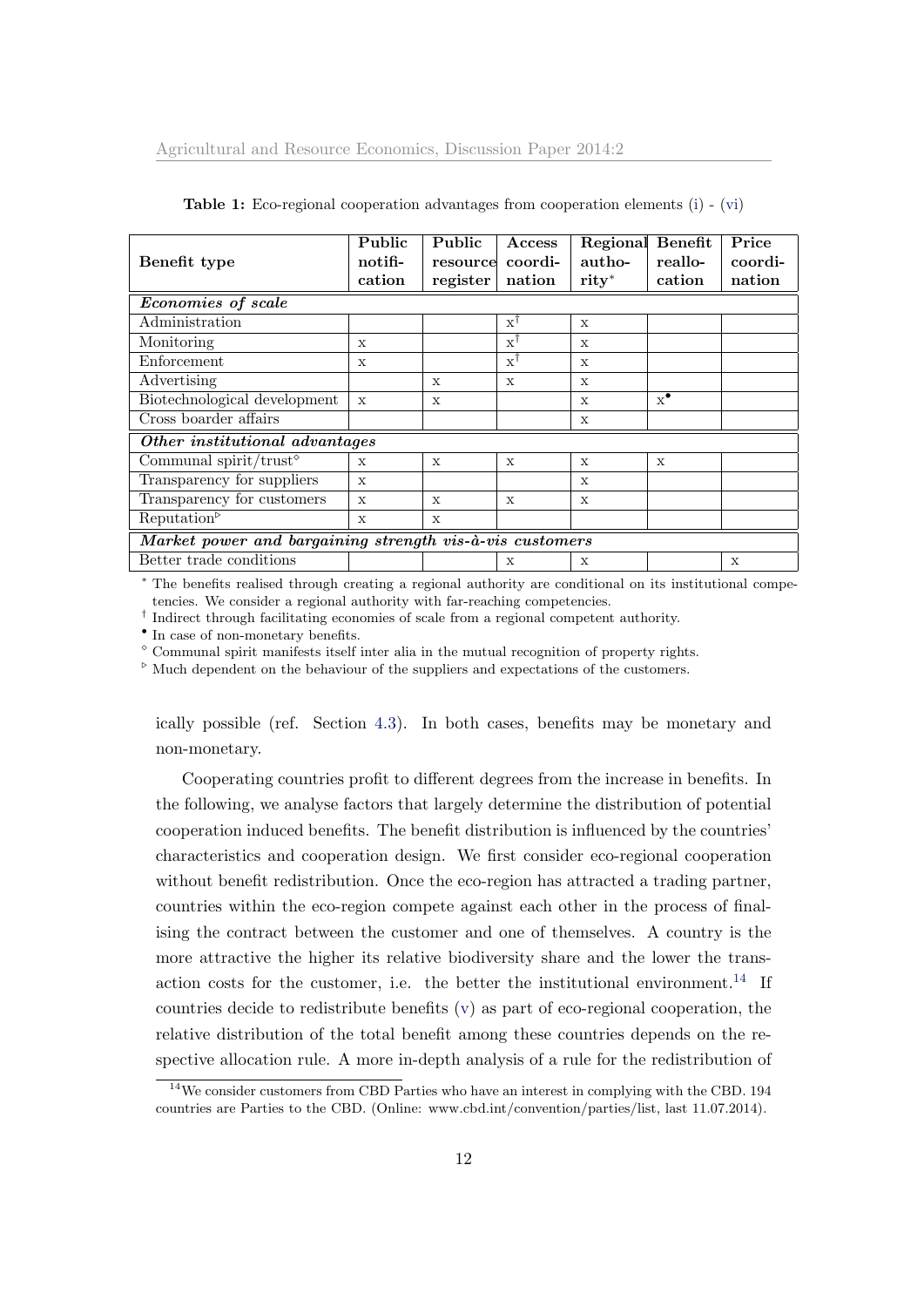benefits and internal benefit spillovers or of market share allocation regulations is beyond the scope of this paper. In the end, though, these rules mirror the relative negotiation power of countries as they are the result of a negotiation process. The relative negotiation power assumably depends on the countries' relative biodiversity richness and relative political power, which tends to be correlated with the relative institutional environment.

A cooperating country's benefit share thus, arguably, generally depends on the country's (a) respective institutional environment and (b) relative level of biodiversity and number of species endemic in its territory as compared to the other countries of the eco-region. We give an an overview of relative benefit shares in Table [2.](#page-13-0) Ceteris

|                                 |              | Relative biodiversity richness |  |  |
|---------------------------------|--------------|--------------------------------|--|--|
|                                 |              | low                            |  |  |
| Relative institu-               | unfavourable |                                |  |  |
| tional environment   favourable |              |                                |  |  |

<span id="page-13-0"></span>Table 2: Cooperating countries' relative benefit shares

paribus, a relatively favourable institutional environment in comparison to other countries leads to higher benefits. The same applies to a ceteris paribus relatively higher biodiversity richness. The country with an institutional trade advantage or an Hecksher-Ohlin comparative advantage relating to biodiversity endowments will thus obtain the contract. Richerzhagen and Holm-Müller [\(2005\)](#page-30-12) emphasize the importance of the institutional environment for attracting genetic resource trade. A cooperating country with the comparatively best institutional environment and the highest biodiversity richness will reap the highest benefits  $(+++)$ . It can appropriate the largest share of cooperation induced benefits. Considering eco-regional cooperation among several biodiversity rich countries, we assume that a relatively favourable institutional environment is more decisive for the magnitude of the benefit share. Hence, a country characterised by a relatively good institutional environment and a relatively low biodiversity richness  $(++)$  will, arguably, gain (slightly) more from eco-regional cooperation than a country with a relatively high biodiversity richness and a relatively unfavourable institutional environment  $(++)$ . If biodiversity richness differs much among countries of the same eco-region, this ordering is likely to reverse. The country with the poorest institutional environment and the relatively lowest biodiversity richness will hardly obtain any benefits from eco-regional cooperation  $(+)$ .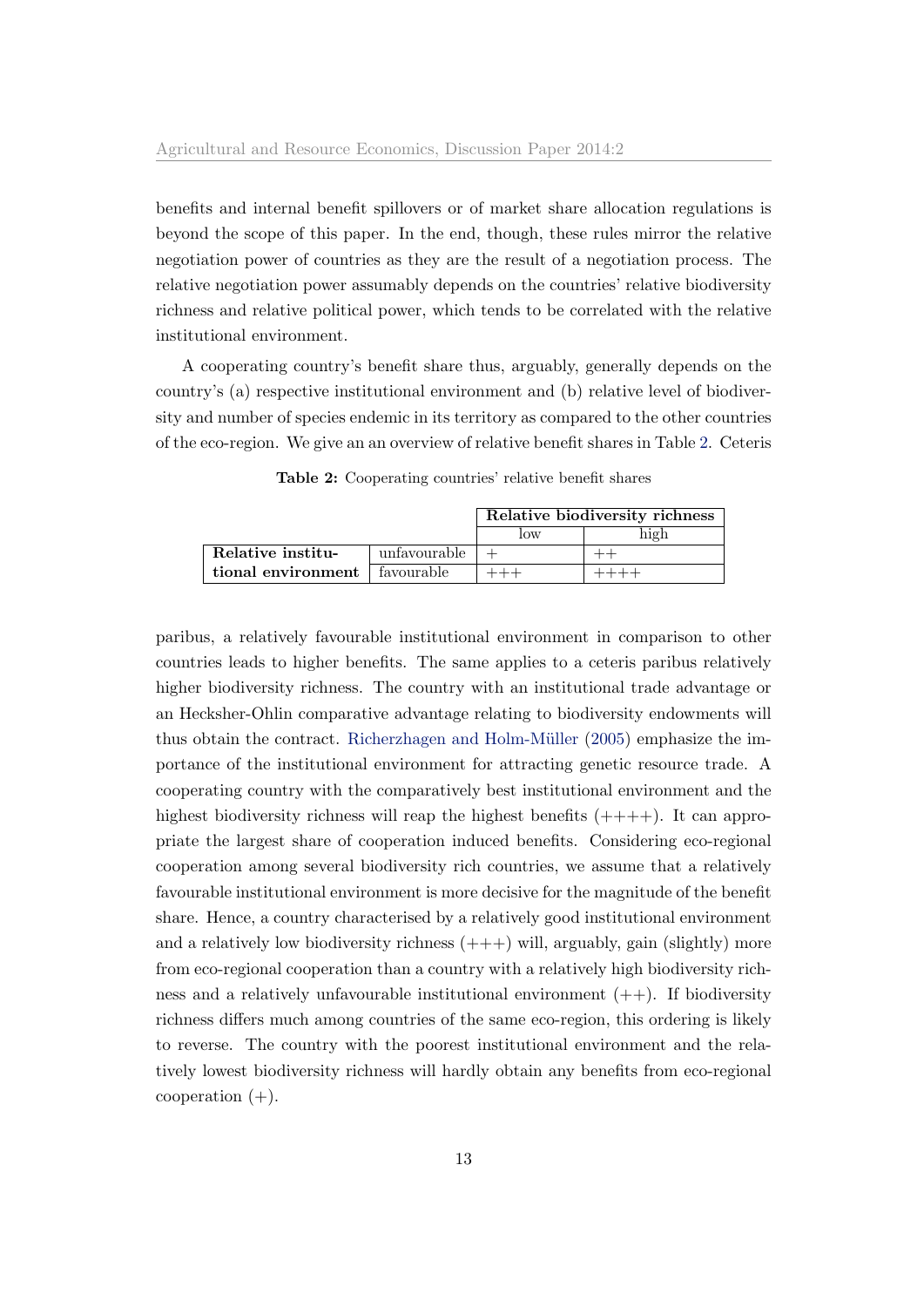### <span id="page-14-0"></span>4.5 Indirect effects on the level of biodiversity conservation

The level of active and passive in-situ conservation of genetic resources depends on many factors. Passive conservation results from the inability to exploit the land costefficiently. Pressure on undeveloped land rises with increasing economic development and human capital. Active conservation efforts may be grounded in intrinsic motives. Besides, they may be induced by the prospect of income and job creation trough ecotourism and other direct benefits from conservation. Payments for access to physical genetic resources are another factor that provides in-situ conservation incentives. The payments internalise positive conservation externalities accruing to users of physical genetic resources and thus increase in-situ conservation: Compared to the bilateral contractual approach, demand is higher in case of eco-regional cooperation of megadiverse countries as prices for customers are lower (ref. Section [4.2\)](#page-9-0). A higher demand for physical genetic resources should lead to an increase in conservation of physical genetic resources and especially be an incentive for in-situ biodiversity conservation through its option value for future bioprospecting contracts.

The case of strong cooperation in form of collusion [\(vi\)](#page-5-3), though, is special. Successful collusion would reduce demand for genetic resources compared to an ABS mechanism with equal levels of transaction costs. Higher prices, though, might create an incentive for in-situ conservation through the option value of profitable bioprospecting contracts. Moreover, compared to the status-quo ABS successful collusion does not necessarily reduce demand as the total access price might not increase if collusion simultaneously leads to a reduction in a customer's transaction costs. If access is much more streamlined, explicit and transparent after collusion, this reduction in transaction costs might overcompensate the rise in access price. Thus, the effect of collusion on the level of biodiversity conservation might also be positive, but is at least unclear.

A summary of this Section is provided by Figure [1,](#page-15-1) which illustrates the described interlinkages: the impact of eco-regional cooperation on economies of economies of scale (ref. Section [4.1\)](#page-7-1), other institutional factors such as transparency and communal spirit (ref. Section [4.2\)](#page-9-0), and market power and bargaining strength (ref. Section [4.3\)](#page-10-0), and their impact on transaction costs as well as monetary and nonmonetary benefits–and thereby on profits of cooperating countries (ref. Section [4.4\)](#page-11-0) and on the level of biodiversity conservation (ref. Section [4.5\)](#page-14-0).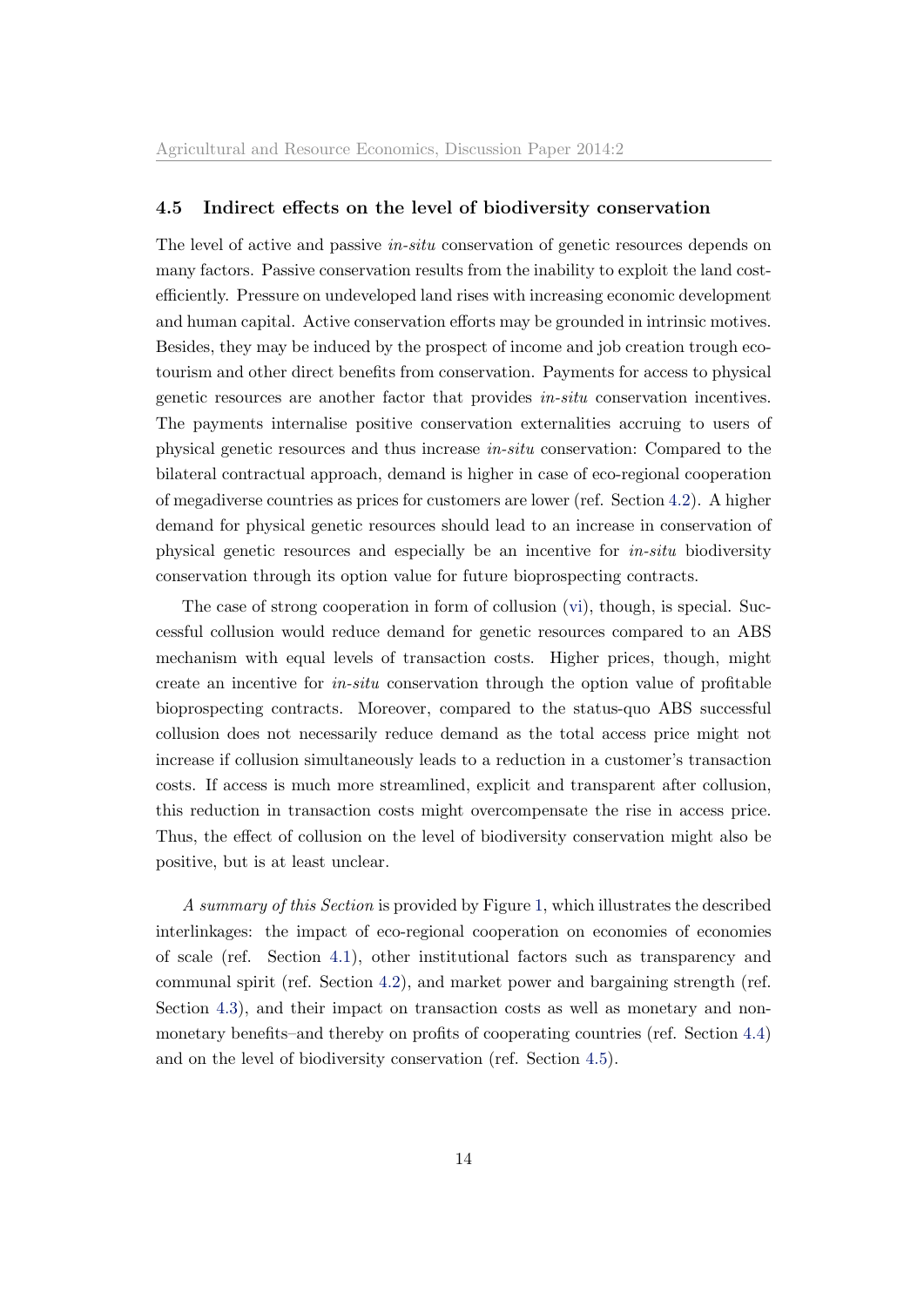

<span id="page-15-1"></span>Figure 1: Eco-regional cooperation advantages

## <span id="page-15-0"></span>5 Case Study: The Andean Community's cooperation in genetic resource trade

The Andean Community<sup>[15](#page-0-0)</sup> (CAN) was the first eco-region that decided to regulate access to its genetic resources by community law. In 1996 it passed *Decision* 391<sup>[16](#page-0-0)</sup> on a 'Régimen Común sobre Acceso a los Recursos Genéticos'. The Andean countries' motivation to collectively regulate access to genetic resources might be of monetary and non-monetary nature. [Ruiz](#page-30-7) [\(2003,](#page-30-7) p. 11) reports that perceptions of excessive biopiracy and the related expectation of high potential commercial gains from genetic resource trade largely influenced the drafting of  $Decision\ 391$ ; those involved thought of bioprospecting as a "fountain of considerable richness". This might also explain the–as we will expound–restrictiveness of the framework. But the CAN does not refer to itself as a collusion. It intends with *Decision 391* to "establish the conditions" for just and equitable participation in the benefits of the access"  $(Art. 2a)$  and to "strengthen the negotiating capacity of the Member Countries"  $(Art. 2e)$ .

In this section we analyse the CAN's *Decision 391* together with *Resoluciones* 

 $15$ For information on the Andean Community ref. footnote [3.](#page-1-0)

 $16$ Ref. footnote [4.](#page-1-0)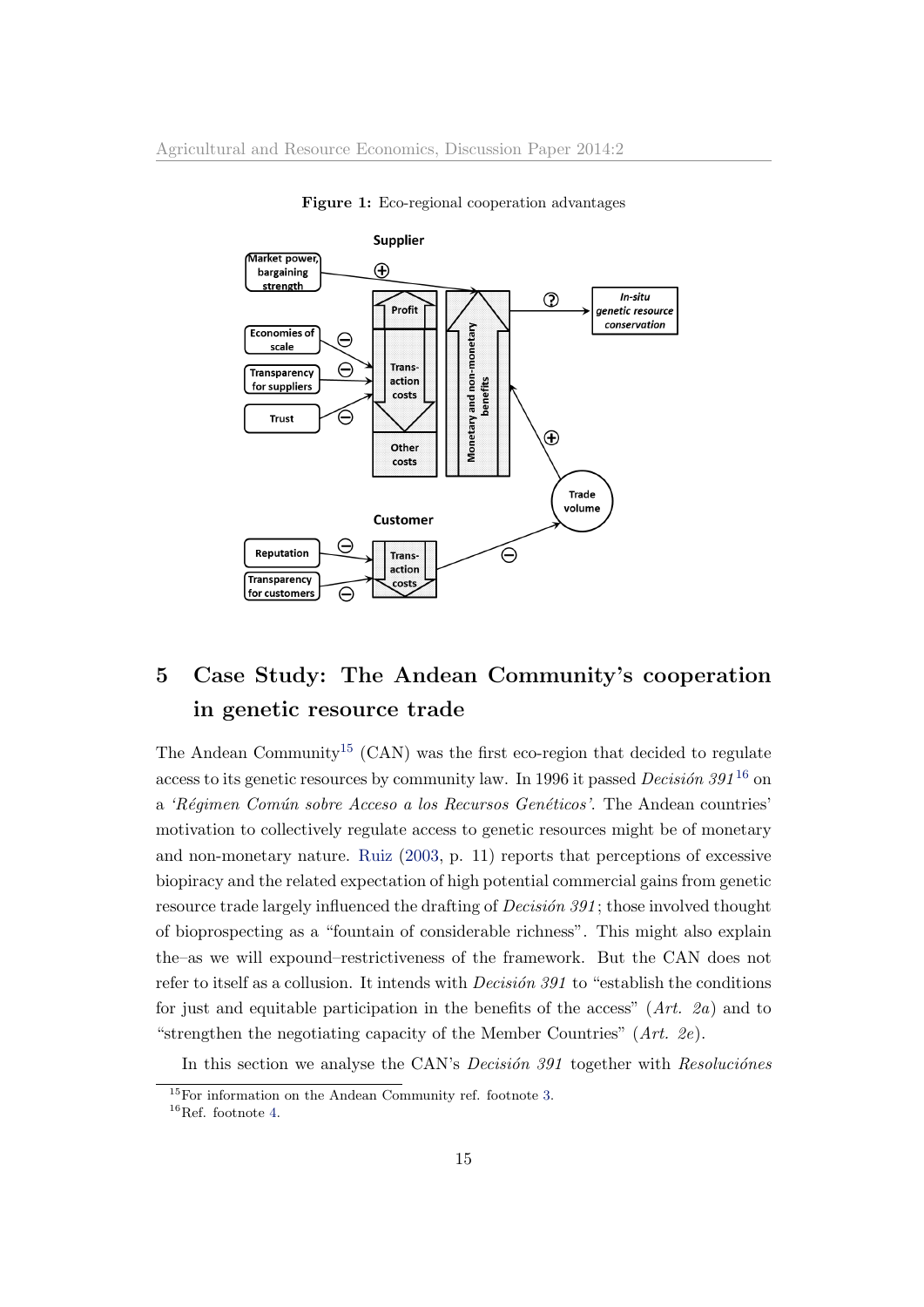$414^{17}$  $414^{17}$  $414^{17}$  and  $415^{18}$  $415^{18}$  $415^{18}$  detailing an application form and a model contract in light of the previously discussed advantages of eco-regional cooperation in physical genetic resource trade. In Section [5.1](#page-16-0) we describe the characteristics of *Decision 391* and in Section [5.2](#page-17-0) we evaluate the cooperation advantages for the CAN members.

### <span id="page-16-0"></span>5.1 The Andean Community's access regulation

 $Decision 391$  is embedded in the political-institutional environment of the CBD and the Cartagena Agreement<sup>[19](#page-0-0)</sup>. It directly applies in Colombia; Peru, Ecuador, and Bolivia drafted special national legislation (Díaz [2000,](#page-28-8) p. 10). Access regulation is thus streamlined, but not uniform. In the following, we analyse *Decision 391* in light of the cooperation characteristics introduced in Section [3.](#page-5-0)

Public notification of all bioprospecting processes. Decision  $391$  includes the notification of all other *'Competent National Authorities'*  $(Art. 48, 49)$  and the public of ABS processes (Art. 18, 21, 27, 28). It stipulates short time limits for the Competent National Authorities to notify the public after application entry (5 days, Art. 28), to evaluate the application after registration (30 days, Art. 29), and to inform the applicant after the evaluation has been completed  $(5 \text{ days}, Art. 30)$ .

Public genetic resource register. Art. 50n calls upon the Competent National Authorities to keep a national genetic resource register. Columbia created such inventory (Law 99, Art. 5). Yet Art. 50n neither requires additional screening and collecting activities nor public access to the inventory.

Coordination of access to genetic resources. Decision  $391$  provides detailed genetic resource access regulation (Art. 16 - Art. 47 as well as Resolución 414 and Resolución  $\langle 115 \rangle$ . It includes access to in-situ and ex-situ resources as well as their by-products and intangible components<sup>[20](#page-0-0)</sup> (Art. 1, 3). The CAN requires that: CAN nationals have to be part of the research, research in the country of origin has to be supported, knowledge transfer mechanisms have to be established, state of the art knowledge about the resource and method in question have to be transferred, and

 $17$ Comision del Acuerdo Cartagena (1996): Resolución 414: Adopción del modelo referencial de solicitud de acceso a recursos genéticos, Gaceta Oficial del Acuerdo de Cartagena, Año XIII, Numero 217, Lima, 05.08.1996.

 $18$ Comision del Acuerdo Cartagena (1996): Resolución 415: Adopción del modelo referencial de contrato de acceso a resursos genéticos, Gaceta Oficial del Acuerdo de Cartagena, Año XIII, Numero 217, Lima, 05.08.1996.

<sup>&</sup>lt;sup>19</sup>The CAN is based on the Cartagena Agreement signed in 1969.

<sup>&</sup>lt;sup>20</sup>Intangible components refer to "all individual or collective knowledge, innovations and practices associated with a particular genetic resource or its derived products, whether or not protected by intellectual property regimes" [\(Glowka](#page-28-9) [1997,](#page-28-9) p. 250).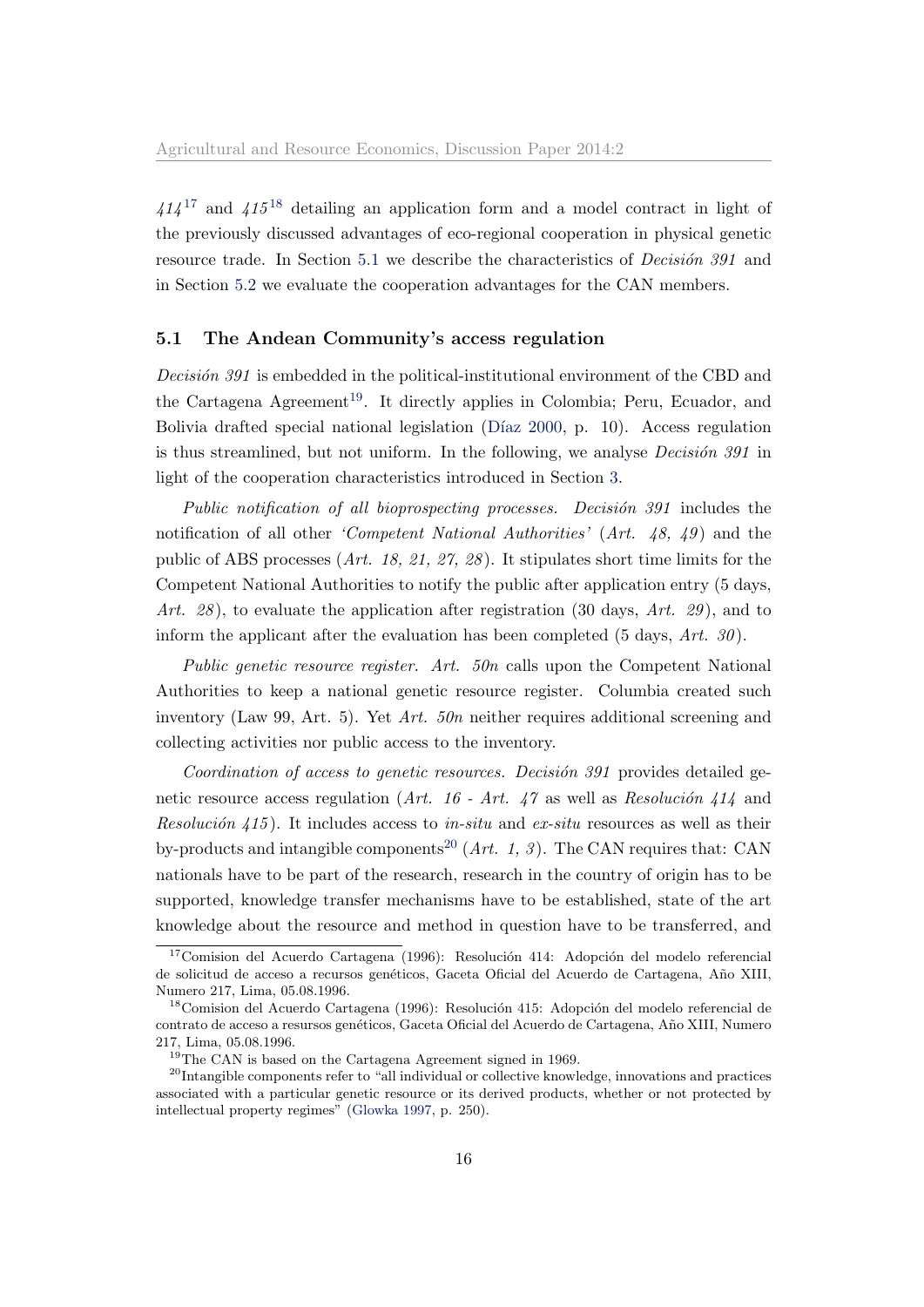the institutional development in the country of origin as well as the competencies of local communities have to be supported  $(Art. 17a-f)$ . Moreover, prospectors have to supply duplicates of collected resources, the research results, and the conditions of material transfer contracts signed with other parties to the Competent National Authority  $(Art. 17g-i)$ . Only if the prospector provides the state of art information about the resource, its uses, and the associated risks, access will be granted (Art.  $22$ ). Art. 35 requires a benefit sharing agreement as annex to the access contract.

Regional competent authority. Decision 391 inaugurates the 'Andean Committee on Genetic Resources' with Art. 51. Alongside general coordination and recommendation tasks, it is responsible for proposing an outline of a joint database for access applications and contracts  $(Art. 51c)$  as well as a joint warning system for access problems  $(Art. 51q)$ , for promoting joint research and technology transfer  $(Art. 51q)$  $51d$ , and for management and control of access to shared resources  $(Art. 51f)$ . The Andean Committee functions as umbrella organisation of the Competent National Authorities. The latter keep their sovereignty over granting access and draft national access regulation subject to the CBD and CAN *Decision 391* (Art. 5)<sup>[21](#page-0-0)</sup>.

Benefit reallocation. The CAN members do not redistribute benefits. The Competent National Authority that attracts a bioprospector enters into contract with the agent and obtains–if existent–the entire benefits.

Coordination in prices. Neither Decision 391 nor the model contract contained in Resolución  $415$  specify a classification and assignment of genetic resources to benefit-sharing requirements.

### <span id="page-17-0"></span>5.2 Analysis of the Andean Community's cooperation advantages

We analyse the CAN's theoretical advantages from jointly regulating access by  $De$  $cisi\acute{o}n$  391 in form of transaction cost reductions and of an increase in benefits due to additional demand (Section [5.2.1\)](#page-17-1) as well as the distribution of cooperation induced benefits among CAN members (Section [5.2.2\)](#page-21-0). Subsequently, we contrast them with realised cooperation advantages (Section [5.2.3\)](#page-24-0).

### <span id="page-17-1"></span>5.2.1 Potential cooperation advantages for the Andean Community

In the following we discuss advantages, which the CAN members could theoretically realise through eco-regional cooperation as set out in *Decision 391* as well as associated indirect impacts on conservation.

 $^{21}$ Decisión 391 has precedence over national law [\(Bucher](#page-28-1) [2008,](#page-28-1) p. 112).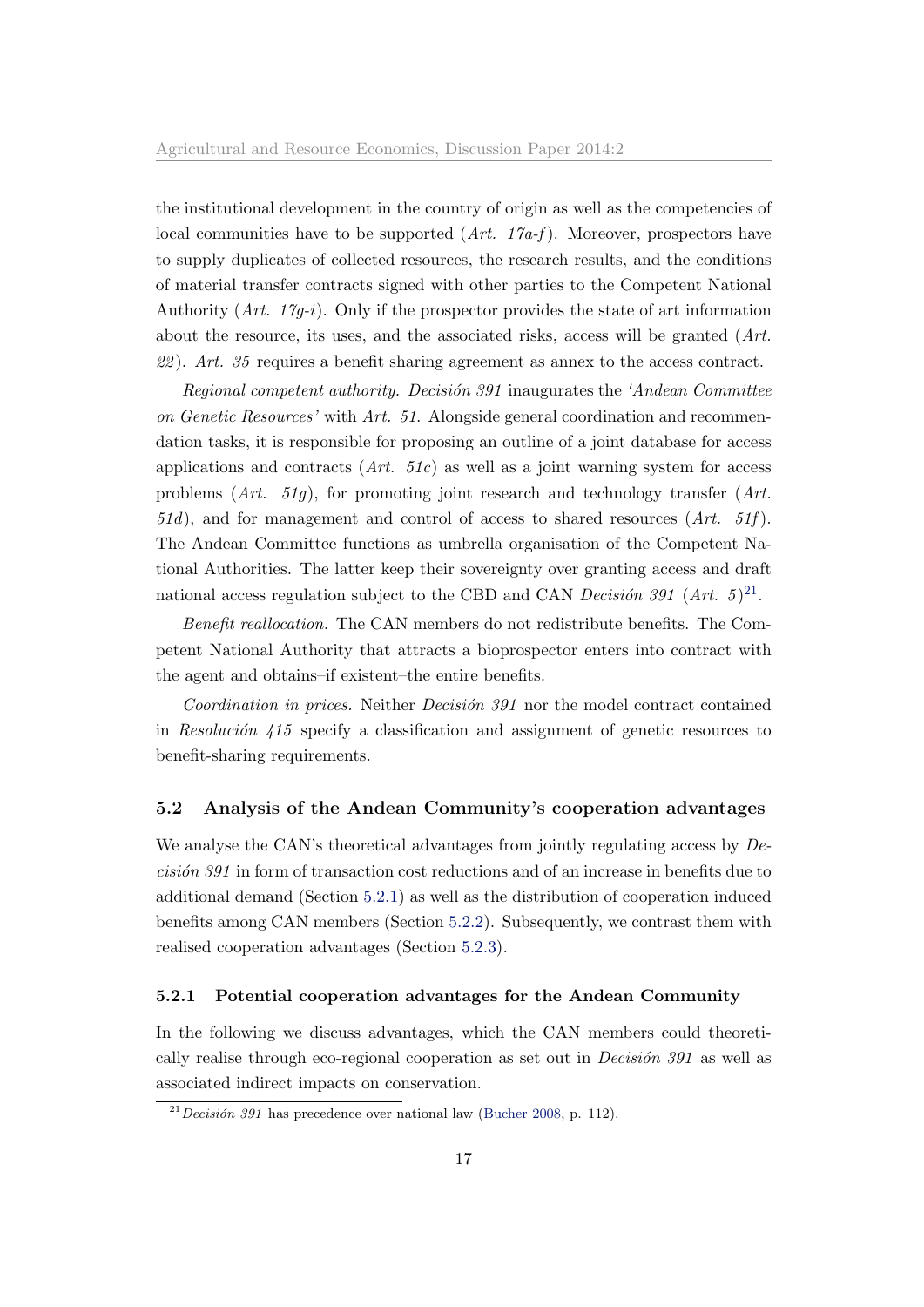Economies of scale. CAN collusion members are to inform each other about all ABS related aspects including in cases of defraud (Art. 48, 49 ). Thereby they profit from a reduction in information costs regarding monitoring and enforcement activities. The CAN may achieve economies of scale in administration with Resolución  $414$  specifying a model application form and  $Resolución\ 415$  outlining a model contract. Besides, the CAN is likely to realise economies of scale in biotechnological development. It aims to foster exchange and development of technologies and scientific and technological knowledge  $(Art. 2d, 8, 9)$ . To this end CAN members are to organise subregional trainings  $(Art. 10)$ , coordinated by the Andean Committee  $(Art. 51d)$ . Art. 17c requires mechanisms to transfer state of the art knowledge about resources, which customers demand, and the methods they use. Moreover, economies of scale may arise from cooperation in conservation  $(Art. 10)$ .

Other institutional advantages. The CAN stipulates "national, and not discriminatory, treatment" among members regarding access  $(Art. 11)$ . Decisión 391 acknowledges the property rights of "the native, Afro-American and local communities"  $(Art. 7)$  and requires the recognition of suppliers in access contracts  $(Art. 7)$  $34$ ). If implemented, these regulations have the potential to ease national as well as regional societal distress. However, there is also a risk that indigenous communities generally refuse the marketing of genetic resources they perceive as sacred. Besides, Decisión  $391$  is likely to increase transparency in genetic resource trade on the demand and the supply side. A CAN member country should know about prospecting activities of, compliance by, and sanctions for an agent by other CAN members (Art. 48, 49 ). Information on all ABS processes and contracts has to be made public (Art. 18, 21, 27 )–access applications and approvals are published in the newspaper (Art. 28, 38)–and hence the CAN members can possibly count on additional information about a customer from the public domain. The prospecting firm has to inform the CAN contract party about the requested genetic resource  $(Art. 22)$ . The high discovering probability created by joint CAN action and strict disclosure provisions has the potential to reduce the threat of moral hazard. Similarly, the prospecting firm is supposed to enjoy transparency about the access procedure, the terms of the model contract (Resolución 415), and potential rival applicants<sup>[22](#page-0-0)</sup> (Art. 18, 21, 27, 28, 38 ). Art. 15 calls for "clear, effective, well-grounded and lawful" access processes and Art. 28, 29, 30 ensure timewise procedural certainty. Furthermore, Decision  $391$  includes a "national inventory of genetic resources and their by-products" (Art.

 $^{22}$  Art. 19 allows for confidential treatment of information that "could be put to unfair commercial use by third parties" subject to restrictive conditions.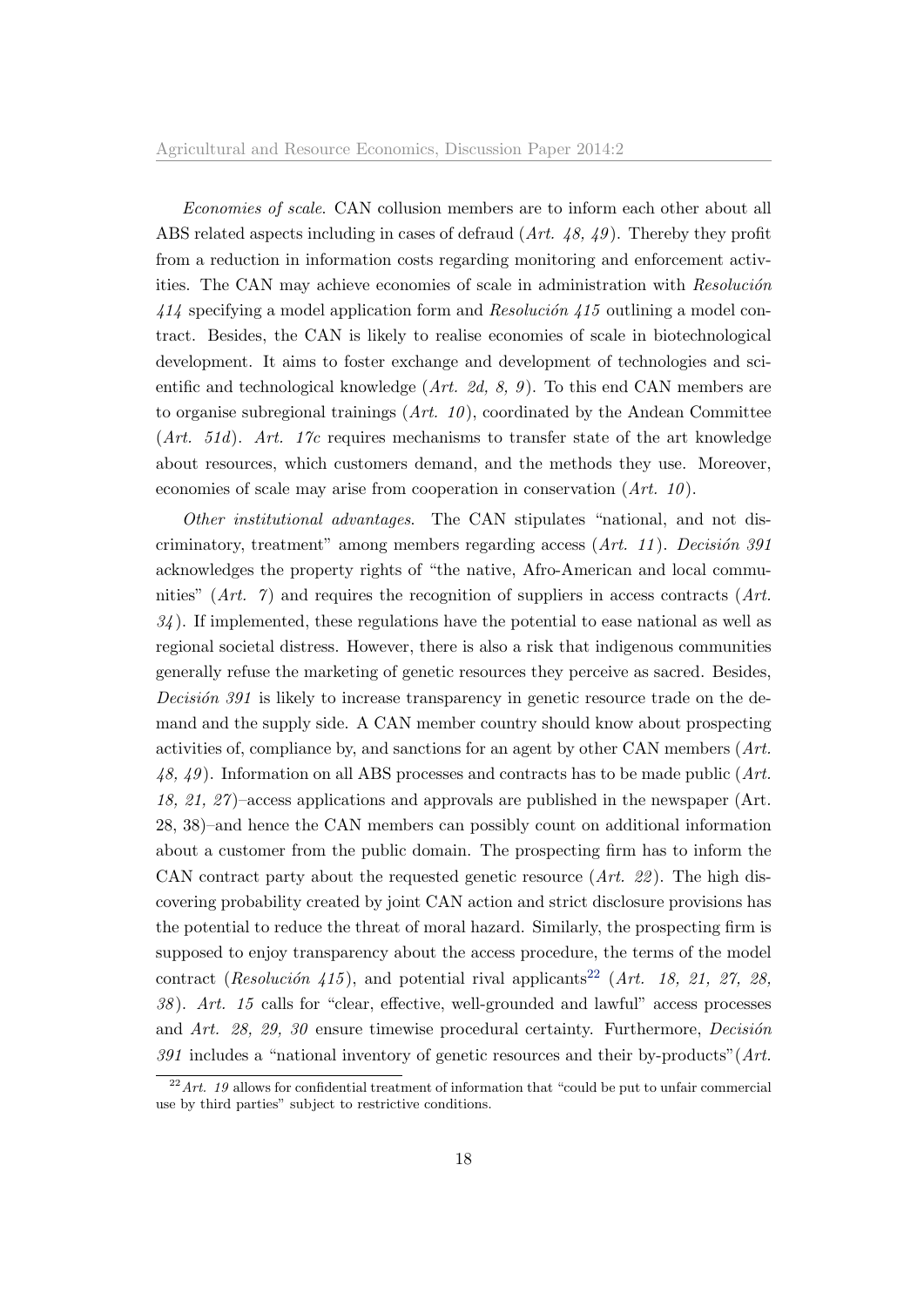#### $50n$ , however does not mention whether bioprospectors can obtain access to it.

Market power and bargaining strength. The Andean countries host two biodiversity hotspots, the '*Tropical Andes Hotspot*' and the '*Tumbes-Chocó-Magdalena* Hotspot' [\(Mittermeier et al.](#page-29-8) [2004\)](#page-29-8), as well as important wilderness areas. The Tropical Andes Hotspot is acknowledged in the community's name and the leading of the 35 world biodiversity hotspots<sup>[23](#page-0-0)</sup> [\(Mittermeier et al.](#page-29-8)  $(2004)$ ; [Williams et al.](#page-31-5)  $(2011)$ ). It has the highest estimated number of endemic plant and vertebrate species and the second largest remaining primary vegetation area [\(Mittermeier et al.](#page-29-8) [2004,](#page-29-8) p. 32 f.). The current CAN members and Venezuela<sup>[24](#page-0-0)</sup> cover  $25\%$  of global biodiversity [\(CAN](#page-28-10) [2002,](#page-28-10) p. 13). The CAN's high share of global biodiversity together with joint access regulation in form of *Decision 391* and the 'Andean Committee on Genetic Resources' as a regional authority are promising cooperation characteristics for building up market power and bargaining strength. However, substitutes for genetic resources qualify the high market share and reduce market power (ref. Section [4.3\)](#page-10-0). Moreover, the Andean Committee is equipped with only few competences. It lacks, for example, the authorization to negotiate binding trade agreements  $(Art. 5)$ . CAN member countries continue to negotiate unilaterally, not as a block with the other countries of the eoc-region. *Decision 391* is therefore also unlikely to improve much upon the bargaining strength of the CAN countries.

Impacts on the CAN's profits. The profits of the CAN member countries have the potential to be higher than without cooperation due to transaction cost reductions and cooperation induced benefits. Considerable economies of scale and other institutional advantages can theoretically be realised; these would lead to transaction cost reductions and thereby increase the CAN's profits. As described above, transaction cost reductions also arise for customers. These are likely to increase demand for genetic resources of the Andean eco-region. Thereby the CAN is able to appropriate cooperation induced monetary and non-monetary benefits. Market power and bargaining strength, however, are unlikely to be pronounced enough to raise benefits much beyond the effect of the increase in the demand.

Indirect effects on conservation. The theoretically potential increase in profits is likely to provide an incentive for continued and increased in-situ conservation of genetic resources. Moreover, economies of scale may arise from the cooperation mechanism on conservation matters of common interest  $(Art. 10)$ .

 $^{23}$ Biodiversity hotspots are areas hosting at least 0.5% of global plant species as endemic ones and that have diminished to 30% of its original size [\(Myers et al.](#page-29-9) [2000\)](#page-29-9).

 $^{24}$ Venezuela was part of the CAN from 1973 until 2006 (ref. footnote [3\)](#page-1-0).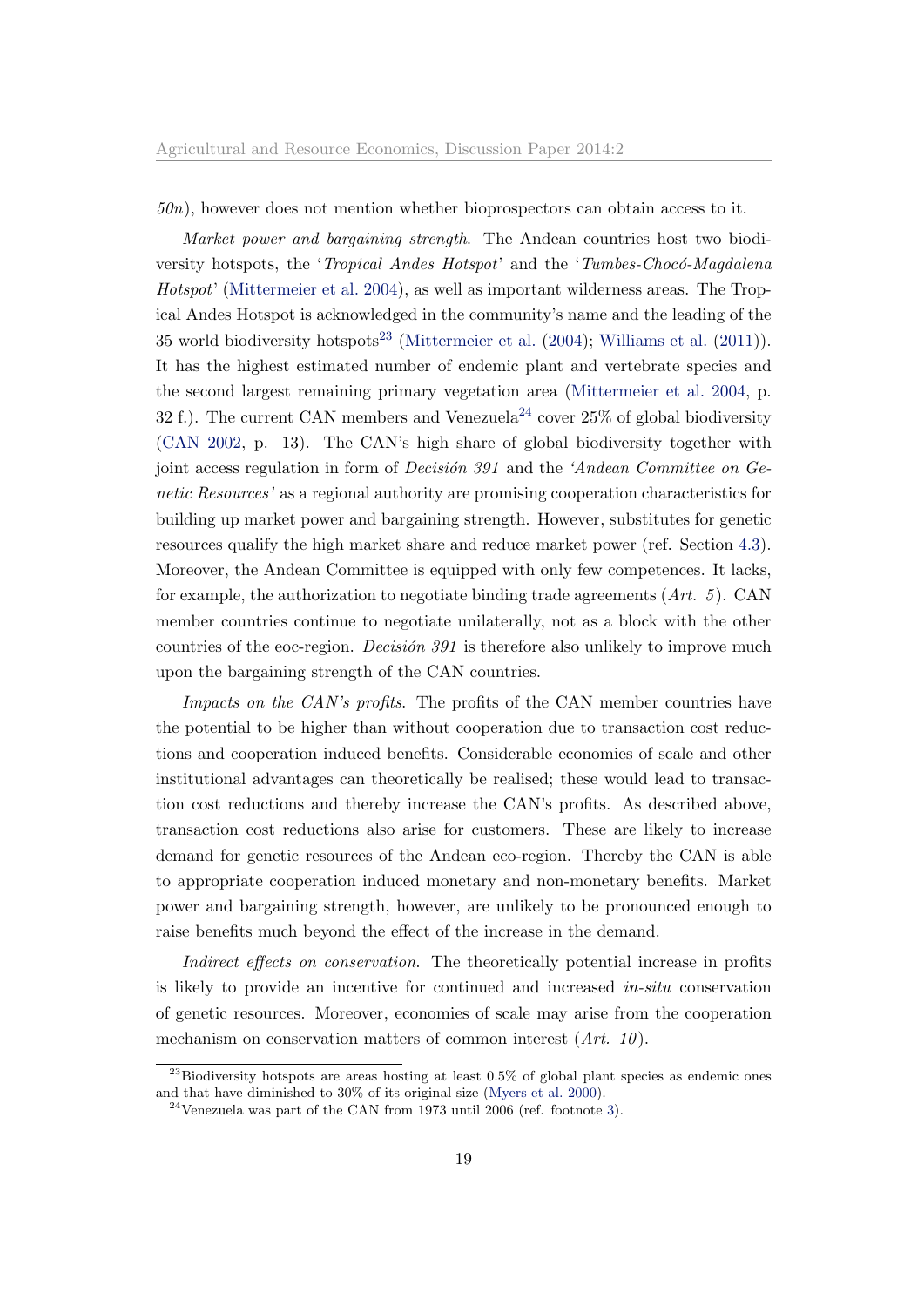<span id="page-20-0"></span>

| <b>Table 3:</b> Andean countries' biodiversity richness and endemism <sup>*</sup> |                     |                                                                                                                                                                                                                                                                                                                                                                                                                                                                                                                                                                                                                                                                                                                                                                                                          |       |         |                              |       |              |                         |        |         |  |
|-----------------------------------------------------------------------------------|---------------------|----------------------------------------------------------------------------------------------------------------------------------------------------------------------------------------------------------------------------------------------------------------------------------------------------------------------------------------------------------------------------------------------------------------------------------------------------------------------------------------------------------------------------------------------------------------------------------------------------------------------------------------------------------------------------------------------------------------------------------------------------------------------------------------------------------|-------|---------|------------------------------|-------|--------------|-------------------------|--------|---------|--|
| Country $\triangle$                                                               | Diversity           | Deviation                                                                                                                                                                                                                                                                                                                                                                                                                                                                                                                                                                                                                                                                                                                                                                                                |       | Mammals |                              |       | <b>Birds</b> |                         |        | Plants  |  |
|                                                                                   | Index $^{\diamond}$ | from expected                                                                                                                                                                                                                                                                                                                                                                                                                                                                                                                                                                                                                                                                                                                                                                                            | total | endemic | threatened                   | total | endemic      | threatened              | total  | endemic |  |
|                                                                                   |                     | richness <sup>†</sup>                                                                                                                                                                                                                                                                                                                                                                                                                                                                                                                                                                                                                                                                                                                                                                                    |       |         | no. $(\%)$                   |       |              | no. $(\%)$              |        |         |  |
| Argentina                                                                         | 0.196               | 0.423                                                                                                                                                                                                                                                                                                                                                                                                                                                                                                                                                                                                                                                                                                                                                                                                    | 320   | 49      | 32(10)                       | 897   | 19           | 38(4)                   | 9,372  | 1,100   |  |
| <b>Bolivia</b>                                                                    | 0.239               | 0.882                                                                                                                                                                                                                                                                                                                                                                                                                                                                                                                                                                                                                                                                                                                                                                                                    | 316   | 16      | 23 (<br>$\mathbf{7}^{\circ}$ |       | 18           | 27<br>$\qquad \qquad -$ | 17,367 | 4,000   |  |
| Chile                                                                             | 0.112               | 0.229                                                                                                                                                                                                                                                                                                                                                                                                                                                                                                                                                                                                                                                                                                                                                                                                    | 91    | 16      | 21(23)                       | 296   | 16           | 15(5)                   | 5,284  | 2,698   |  |
| Colombia                                                                          | 0.538               | 1.685                                                                                                                                                                                                                                                                                                                                                                                                                                                                                                                                                                                                                                                                                                                                                                                                    | 359   | 34      | 36(10)                       | 1,695 | 67           | 77(5)                   | 51,220 | 15,000  |  |
| Ecuador                                                                           | 0.353               | 1.519                                                                                                                                                                                                                                                                                                                                                                                                                                                                                                                                                                                                                                                                                                                                                                                                    | 302   | 25      | 31(10)                       | 1,388 | 37           | 60 $(4)$                | 19,362 | 4,000   |  |
| Peru                                                                              | 0.369               | 1.344                                                                                                                                                                                                                                                                                                                                                                                                                                                                                                                                                                                                                                                                                                                                                                                                    | 460   | 49      | 47(10)                       | 1,538 | 112          | 71(5)                   | 17,144 | 5,356   |  |
| Venezuela                                                                         | 0.379               | 1.398                                                                                                                                                                                                                                                                                                                                                                                                                                                                                                                                                                                                                                                                                                                                                                                                    | 323   | 19      | 25 (<br>$\left(8\right)$     | 1340  | 40           | 24(2)                   | 21,073 | 8,000   |  |
|                                                                                   |                     | * Endemism refers here to species endemic to one particular Andean country.<br>$^\Delta$ Andean countries which are not part of the CAN are written in italics.<br>$^{\circ}$ The diversity index is the mean of biodiversity richness and endemism. It ranges from 0 - 1. Globally, Brazil has the highest index<br>value $(0.74)$ . Colombia ranks fifth. The calculation is given in Groombridge and Jenkins $(2002, p. 295)$ .<br><sup>†</sup> The relative biodiversity richness with regard to a country's territorial size. Groombridge and Jenkins (2002, p. 296) use the Arrhenius<br>equation for this calculation. Globally, Indonesia has the highest relative biodiversity richness with a value of 1.844. Colombia ranks<br>second, Ecuador third, and Brazil forth with a value of 1.436. |       |         |                              |       |              |                         |        |         |  |

Source: Data from the 'World Atlas of Biodiversity' [\(Groombridge](#page-29-10) and Jenkins [2002,](#page-29-10) p. 295 ff.).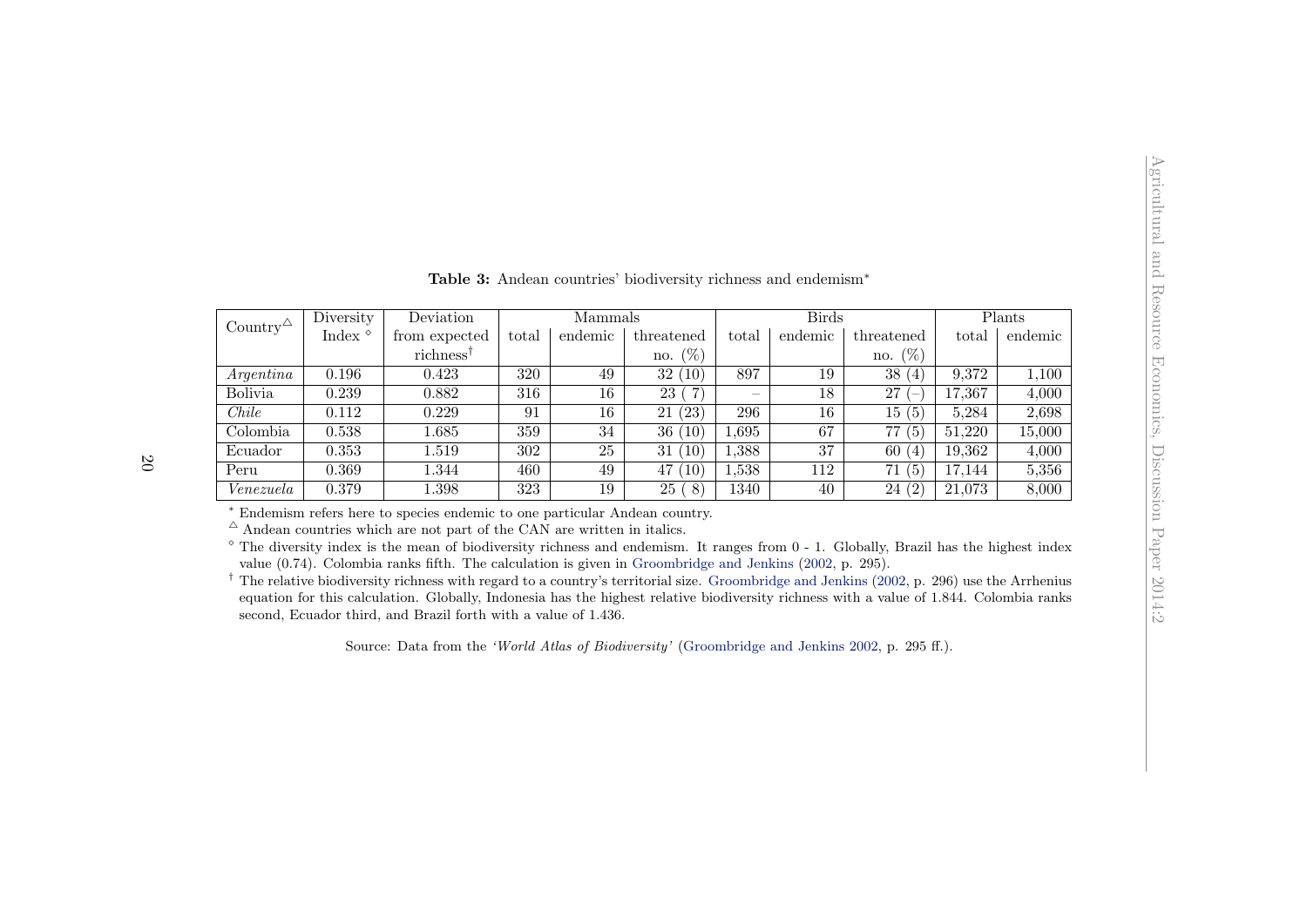### <span id="page-21-0"></span>5.2.2 The distribution of potential cooperation induced benefits

Potential cooperation induced benefits vary between CAN members. Colombia, Ecuador, Peru, and Bolivia are all megadiverse countries, but differ in their relative biodiversity richness and number of endemic species. They also vary in their institutional environment. The two factors in combination determine the share each country can obtain from total cooperation induced benefits (ref. Section [4.4\)](#page-11-0).

Relative biodiversity richness. Colombia, Ecuador, and Peru share the 'Tumbes-Chocó-Magdalena Hotspot' in addition to the 'Tropical Andes Hotspot', which also stretches across Bolivia. Table [3](#page-20-0) presents [Groombridge and Jenkins'](#page-29-11)s [\(2002\)](#page-29-11) 'World Atlas of Biodiversity' figures for biodiversity richness and endemism of the Andean countries. Not surprisingly, Bolivia has the comparatively lowest diversity in terms of biodiversity richness and endemism (0.239). Colombia scores highest (0.538), followed by Peru (0.369) and Ecuador (0.353). Biodiversity richness per area is important for the screening costs bioprospectors face. Here again, Colombia ranks first (1.685) and Bolivia last (0.882). Ecuador (1.519), though, has a higher per area biodiversity richness than Peru (1.344).

Relative institutional environment. We use selected indicators of the 'Worldwide Governance Indicators<sup>'[25](#page-0-0)</sup> (WGI) of the World Bank [\(Kaufmann et al.](#page-29-12) [2010\)](#page-29-12) to compare the institutional environment of the Andean countries. Table [4](#page-21-1) presents the WGI 2013 values for the indicators 'regulatory quality' (RQ), 'government effectiveness' (GE) and 'rule of law' (RL) for these countries. Regulatory quality captures

| $Country*$     | Regulatory     | Government effec- | Rule of  | Mean    |  |
|----------------|----------------|-------------------|----------|---------|--|
|                | quality $(RQ)$ | tiveness (GE)     | law (RL) |         |  |
| Argentina      | $-0.99$        | $-0.29$           | $-0.73$  | $-0.67$ |  |
| <b>Bolivia</b> | $-0.79$        | $-0.40$           | $-1.07$  | $-0.75$ |  |
| Chile          | 1.48           | 1.25              | 1.34     | 1.35    |  |
| Colombia       | 0.39           | 0.04              | $-0.45$  | $-0.01$ |  |
| Ecuador        | $-0.94$        | $-0.49$           | $-0.95$  | $-0.79$ |  |
| Peru           | 0.45           | $-0.14$           | $-0.61$  | $-0.10$ |  |
| Venezuela      | $-1.64$        | $-1.14$           | $-1.79$  | $-1.52$ |  |

<span id="page-21-1"></span>Table 4: Relative institutional environment of the Andean countries

<sup>∗</sup> Andean countries which are not part of the CAN are written in italics.

Source: Data from WGI 2013 (ref. footnote [25\)](#page-20-0). The indicator range is -2.5 to 2.5, with higher values corresponding to better performance.

<sup>25</sup>Online: http://info.worldbank.org/governance/wgi/index.aspx, last accessed on 29.11.2014.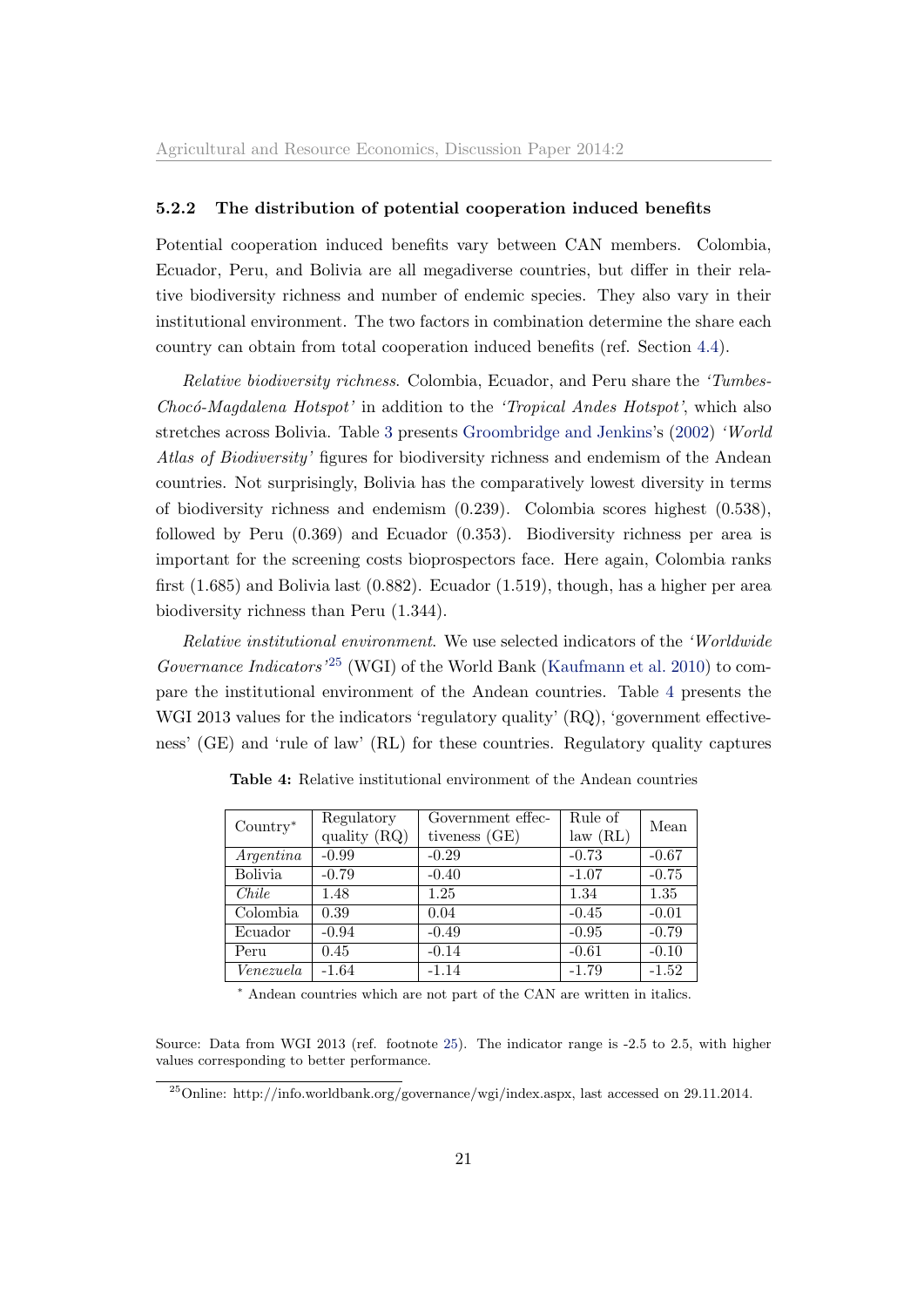

<span id="page-22-0"></span>Figure 2: Correlation of WGI 2013 indicator values for the Andean Countries

Source: Own diagram based on WGI 2013 data of the World Bank, ref. footnote [25.](#page-20-0)

"perceptions of the ability of the government to formulate and implement sound policies and regulations that permit and promote private sector development", government effectiveness "perceptions of the quality of public services, the quality of the civil service and the degree of its independence from political pressures, the quality of policy formulation and implementation, and the credibility of the government's commitment to such policies", and rule of law "perceptions of the extent to which agents have confidence in and abide by the rules of society, and in particular the quality of contract enforcement, property rights, the police, and the courts, as well as the likelihood of crime and violence"<sup>[26](#page-0-0)</sup>. The three indicators are correlated in case of the Andean countries as can be seen in Figure [2.](#page-22-0) We therefore use the mean to compare the Andean Countries' institutional environment. Colombia achieves the relatively highest mean of the three indicator values (-0.01), closely followed by Peru (-0.10). Bolivia ranks third (-0.75), closely followed by Ecuador (-0.79). The ranking should, however, be interpreted cautiously, because the values lie close to one another, the aggregation level is high, and thresholds are likely regarding the importance of the relative institutional environment for benefit appropriability.

Relative benefit share. Combining the scores in relative institutional environment and biodiversity richness, we can deduce a very tentative ranking in benefit shares. Figure [3](#page-23-0) shows the CAN members' performance in these two dimensions. A clear

<sup>26</sup>Online: http://info.worldbank.org/governance/wgi/rq.pdf, http://info.worldbank.org/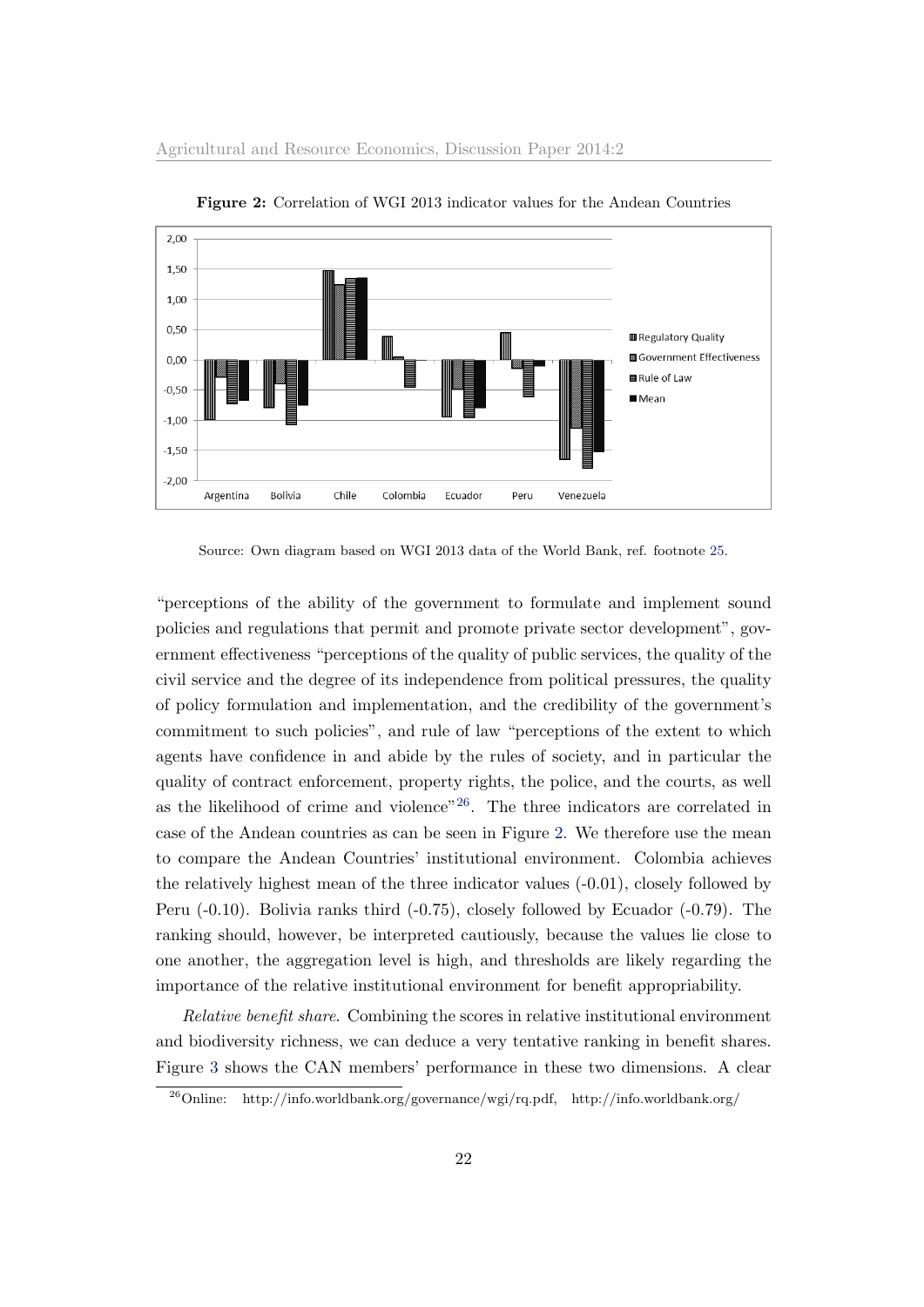<span id="page-23-0"></span>

Figure 3: Relative institutional environment and biodiversity richness of the Andean Community member countries

Source: Own diagram based on WGI 2013 data (ref. footnote [25\)](#page-20-0) and data from the 'World Atlas of Biodiversity' [\(Groombridge and Jenkins](#page-29-11) [2002,](#page-29-11) p. 295 ff.).

ranking in benefit shares is not possible. Colombia and Peru have a strict dominance in benefit share appropriability over Bolivia and Ecuador. A ranking between Colombia and Peru as well as between Bolivia and Ecuador is speculative.

Following our assessment, Chile, Argentina, and Venezuela, which belong to the same eco-region, but not to the CAN, have lower chances to appropriate benefits induced by eco-regional cooperation than the current CAN members. In the considered WGI 2013 indicators (ref. Table [4\)](#page-21-1), Venezuela performs worst among the Andean countries (mean: -1.52). The mean of the three WGI indicator values is higher for Argentina (-0.67) and Chile has the by far highest mean (1.35), but they have comparatively very low diversity index scores (Chile 0.122, Argentina 0.196; ref. Table [3\)](#page-20-0). The vast majority of the Tropical Andes is in effect located in the current CAN member states, and the Andes make up only a relatively small part of Venezuela's, Chile's, and Argentina's total land size. With in comparison relatively low biodiversity richness and endemism (Chile, Argentina) or an comparably unfavourable institutional environment (Venezuela), the three Andean non-member countries of the CAN have little chance of attracting numerous bioprospectors. An Andean

governance/wgi/ge.pdf, http://info.worldbank.org/governance/wgi/rl.pdf, last 29.11.2014.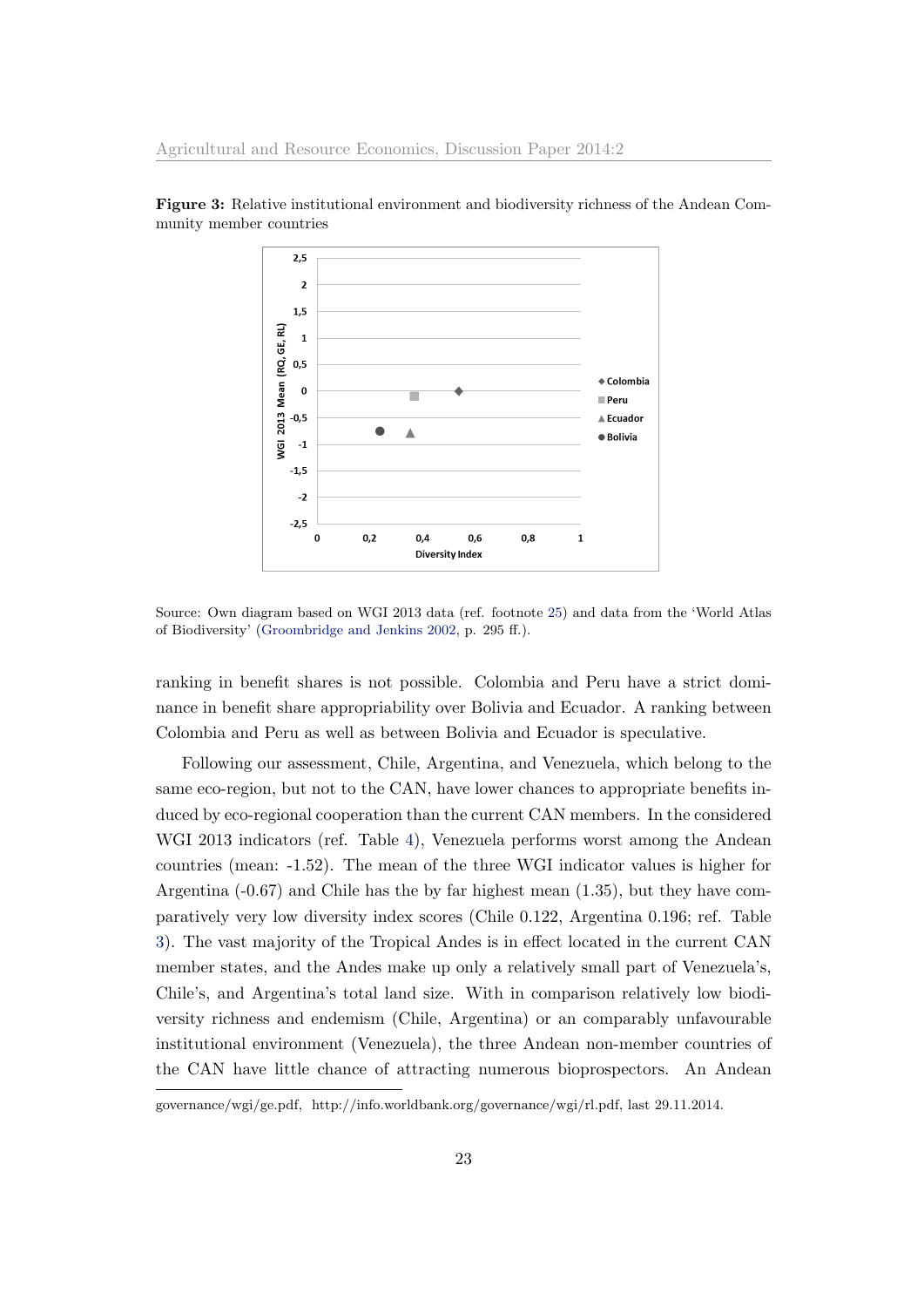country with a low probability to act as contracting party will over-proportionally shoulder cooperation costs, possibly to the extend that it has no incentive for regional cooperation. Hence, we are able to explain the actual composition of the CAN with our determinants.

### <span id="page-24-0"></span>5.2.3 Realised cooperation advantages

The CAN members admit in their 'Regional Biodiversity Strategy' [\(CAN](#page-28-10) [2002,](#page-28-10) p. 34) that there only "exist isolated experiences of sharing of benefits arising from access to genetic resources" and that they are "confronted by problems hindering the application of Decision 391; and this Decision, in spite of its importance, has not so far proven itself to be an effective instrument for achieving the hoped-for sharing of benefits." [Ruiz](#page-30-13) [\(2008,](#page-30-13) p. 17) compiles 8 genetic resource access contracts for Colombia and 5 for Bolivia until 2007, whereby we have no information whether these are commercial contracts. Until early 2013 Peru has been involved in two commercial contract negotiations, but could not conclude them successfully<sup>[27](#page-0-0)</sup>; Ecuador records none[28](#page-0-0). Viewed over one decade, these are few–if not none–commercial contracts and benefits compared to initial expectations and other countries: Costa Rica, arguably a benchmark for a successful provider country under the status-quo ABS, has signed about 65 contracts with industries and universities until early 2013[29](#page-0-0), from which it realised a number of monetary and non-monetary benefits [\(G'amez](#page-28-11) [2007,](#page-28-11) p. 85 f.); however, so far no royalties<sup>[30](#page-0-0)</sup>.

The discrepancy between the potential eco-regional cooperation advantages described in Section [5.2.1](#page-17-1) and the limited ones actually realised by the CAN may be explained by several factors. There is no cooperation between the national focal points, no benefit transfer between member countries exists, and the importance of the Andean Committee is limited, because it lacks own finance.<sup>[31](#page-0-0)</sup> The scarce implementation of the provisions of *Decision 391* implies that economies of scale and improvements in institutional factors will be limited. It is not clear to what extend communal spirit and trust prevail among the CAN members. Missing trust could

 $27$ Personal communication with the ABS National Focal Point (NFP) under the CBD of Peru on the occasion of the First meeting of the Plenary of the Intergovernmental Platform on Biodiversity and Ecosystem Services (IPBES-1) in Bonn on 23.01.2013.

<sup>28</sup>Personal communication with the ABS NFP of Ecuador on the same occasion and date.

<sup>29</sup>Correspondence with a member of the Biodiversity Commission of the University of Costa Rica on 04.05.2013.

<sup>30</sup>Presentation at the "Informal Meeting for the Implementation of Articles 19 and 20 of the Nagoya Protocol", Tokyo, 25.–26.03.2013.

 $31$  Personal communication with the ABS NFPs of Peru and Ecuador (ref. footnote [27,](#page-24-0) [28\)](#page-24-0).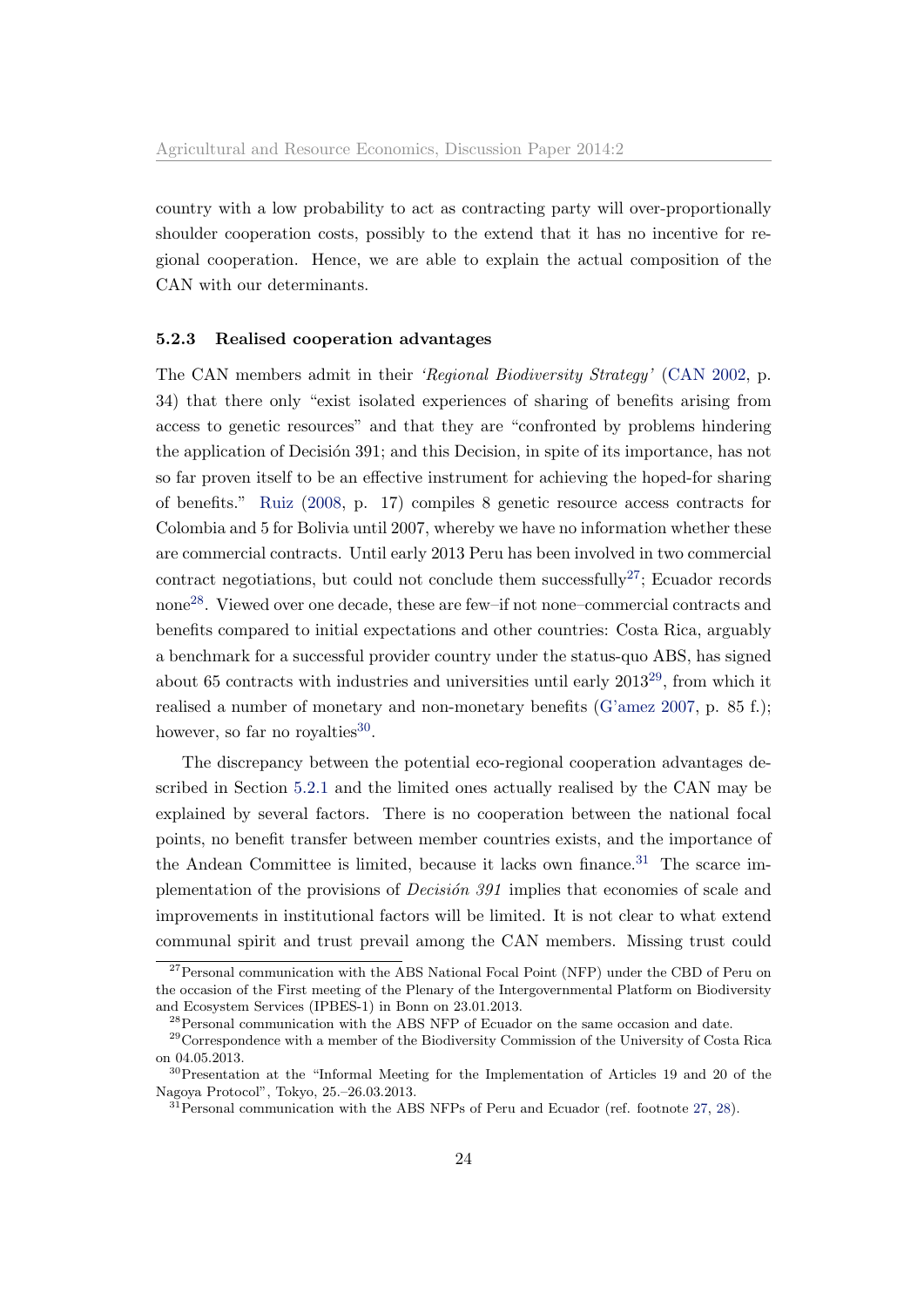explain why amendments that improve upon the known deficiencies of *Decision*  $391$ or advancements in its implementation are absent. [Ruiz](#page-30-7) [\(2003,](#page-30-7) p. 12) contests the incentives for communitarian action and attests an absence of political will among the member countries to prioritise the functioning of *Decision 391* (ibid., p. 18). In addition, new transaction costs arise for the CAN members from  $Decision 391$ in form of coordination, notification, and communication costs as well as costs of compromises. [Ruiz](#page-30-7) [\(2003,](#page-30-7) p. 13) reckons that the CAN states have underestimated the latter ex-ante.

For customers, some reductions in transaction costs may occur due to the timewise procedural certainty provided by *Decision 391* as well as the model application form (Resolución 414) and the model contract (Resolución 415). However, new transaction costs have been created by *Decision 391*. Especially the requirements related to the involvement of 'subregional nationals', knowledge transfer and institutional development listed in Art. 17 are costly for customers to deliver. Additionally, shared competencies between the Andean Committee, national authorities, and local communities are perceived as a hindrance [\(Bucher](#page-28-1) [2008,](#page-28-1) p. 147 f.). Taken altogether, the CAN cannot be described as an example of successful eco-regional cooperation in genetic resource trade.

## <span id="page-25-0"></span>6 Conclusion

In this paper we analysed the scope of eco-regional cooperation in physical genetic resource trade to improve upon the status-quo bilateral approach with a view (a) to achieving payments for physical genetic resource use and thereby (b) to increasing conservation. We considered a continuum of cooperation from loose cooperative behaviour to price determining collusion, but conclude that the benefits of collusion will be low due to limited market power through the availability of substitutes. Especially easily distributable and accessible genetic and natural information are threatening collusion.

We evince eco-regional cooperation advantages on the market for physical genetic resources. Our findings suggest that, compared to the status-quo and dependent on the degree of cooperation, eco-regional coalitions have the potential to significantly reduce transaction costs for both suppliers and customers. Economies of scale in information, administration, monitoring, and enforcement together with other institutional advantages such as transparency and reputation are important advantages of eco-regional cooperation that lower transaction costs for suppliers. In particular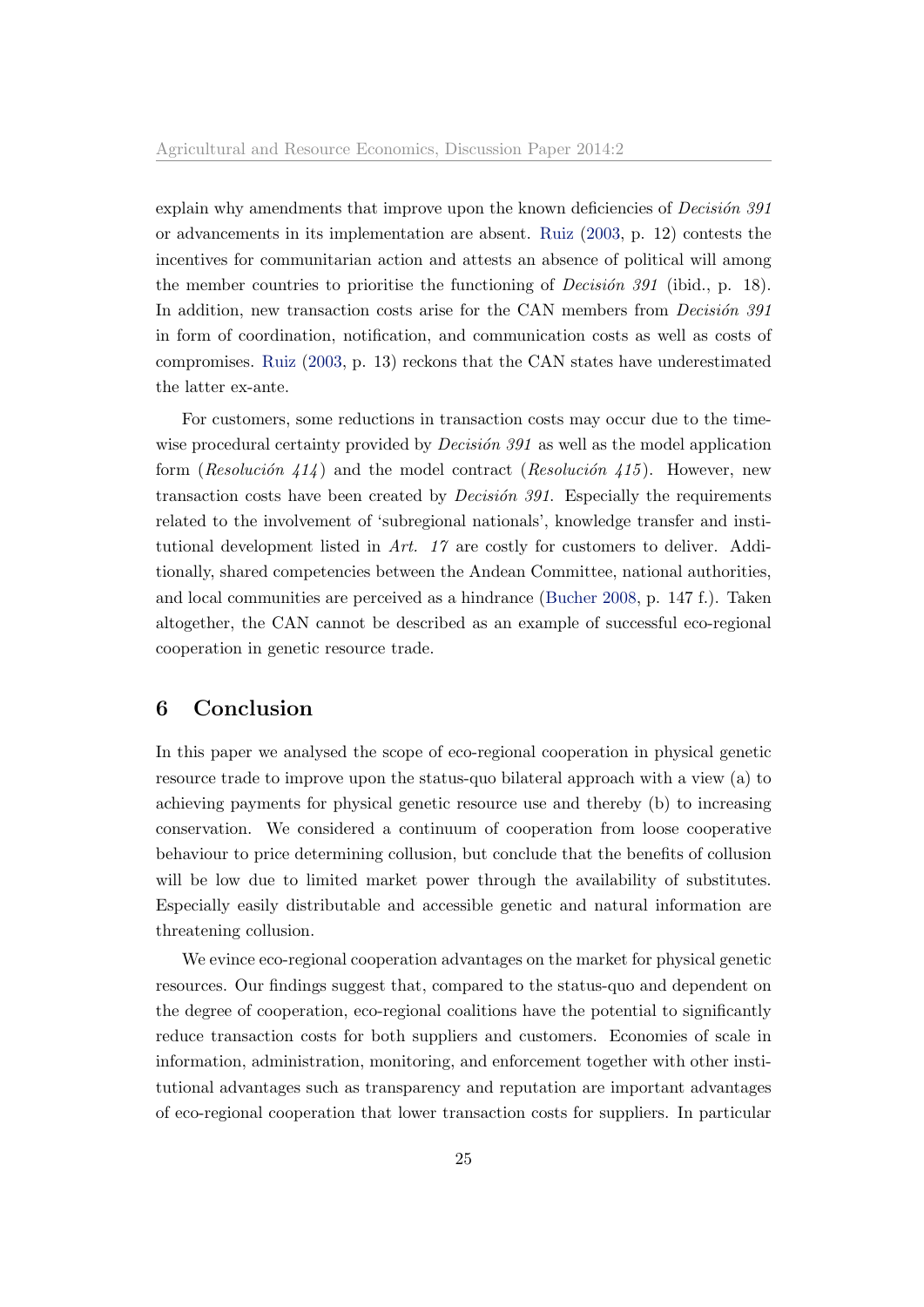transparency also reduces transaction costs for customers. Transaction cost reductions for customers reduce the price for physical genetic resources and thus increase their demand. An increase in demand of physical genetic resources increases the volume of benefits for biodiversity rich countries. Cooperating countries with a relatively higher biodiversity richness and–in case of megadiverse countries even more relevant–a comparatively better institutional environment are able to appropriate a higher share of these cooperation induced benefits. A higher demand for genetic resources should also lead to an increase in conservation of genetic resources. It increases the perceived option value for future bioprospecting contracts and thereby provides an incentive for in-situ biodiversity conservation. Our case study of the Andean Community's community access legislation, however, reveals that the CAN members realise few of these potential cooperation advantages.

A successful implementation of the Nagoya Protocol, which came into force recently, might lower transaction costs of bilateral contractual ABS and thereby the advantages of eco-regional collusion. It remains to be seen whether and how far the Nagoya Protocol changes bilateral contractual ABS. Especially an effectively functioning global 'Access and Benefit-sharing Clearing-House' (NP, Art.  $14$ ) may facilitate information sharing. So far, albeit highly promising, the implementation of the ABS Clearing-House<sup>[32](#page-0-0)</sup> finds itself at the beginning. Besides, the provisions on model contractual clauses (NP, Art. 19 ), codes of conduct, guidelines, and best practices and/or standards (NP, Art. 20), awareness-rising (NP, Art. 21), capacity building (NP, Art. 22 ), and technology transfer, collaboration, and cooperation (NP, Art. 23) have the potential to reduce transaction costs for both providers and users. Hence, eco-regional cooperation might become less attractive. The Nagoya Protocol might, however, just as well increase the relevance of eco-regional cooperation– depending on whether and how its member countries implement Art. 11, NP, on transboundary cooperation. Moreover, the situation might change considerably, if countries agree on the need for and modalities of implementation of a 'Global Multilateral Benefit-Sharing Mechanism' (NP,  $Art. 10$ ). The latter might even open up the possibility to address genetic or natural information.

Genetic and natural information are of high and growing importance for commercial users of genetic resources. They limit the scope, relevance, and benefits of eco-regional cooperation in trade of physical genetic resources. Genetic or natural information can hardly be included in a regional cooperation agreement due to their non-excludable nature. The prospect for eco-regional cooperation will thus

 $32$ Ref. online: https://absch.cbd.int/, last 14.03.2015.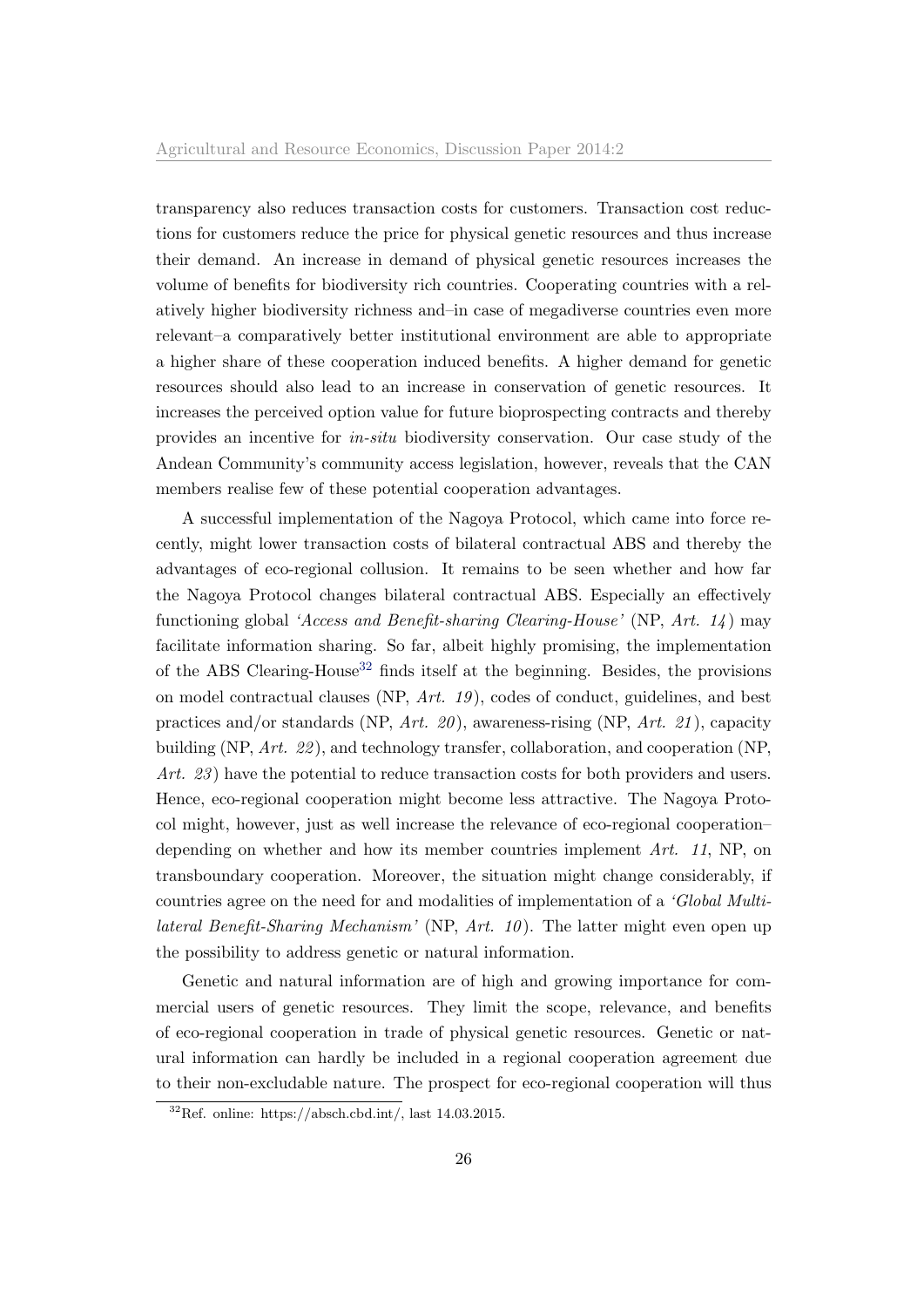be most relevant in the short-run. With technological progress and further growth of new commercial research fields that predominantly rely on genetic and natural information, a global mechanism becomes indispensable if one aims at simultaneously achieving the three goals of the CBD, namely "the conservation of biological diversity, the sustainable use of its components and the fair and equitable sharing of benefits arising out of the utilisation of genetic resources" (CBD,  $Art. 1$ ). In any case, regional and global mechanisms need to be designed such that they lead to marked reductions in transaction costs and thereby create incentives for countries to continue and deepen cooperation. Moreover, increased transparency for customers is vital for lowering their transaction costs and rising demand. If demand rises, we can expect the importance of in-situ conservation among biodiversity rich countries to follow suit.

### Acknowledgements

We are thankful to Joseph H. Vogel and an anonymous reviewer for helpful comments on an earlier version of this paper.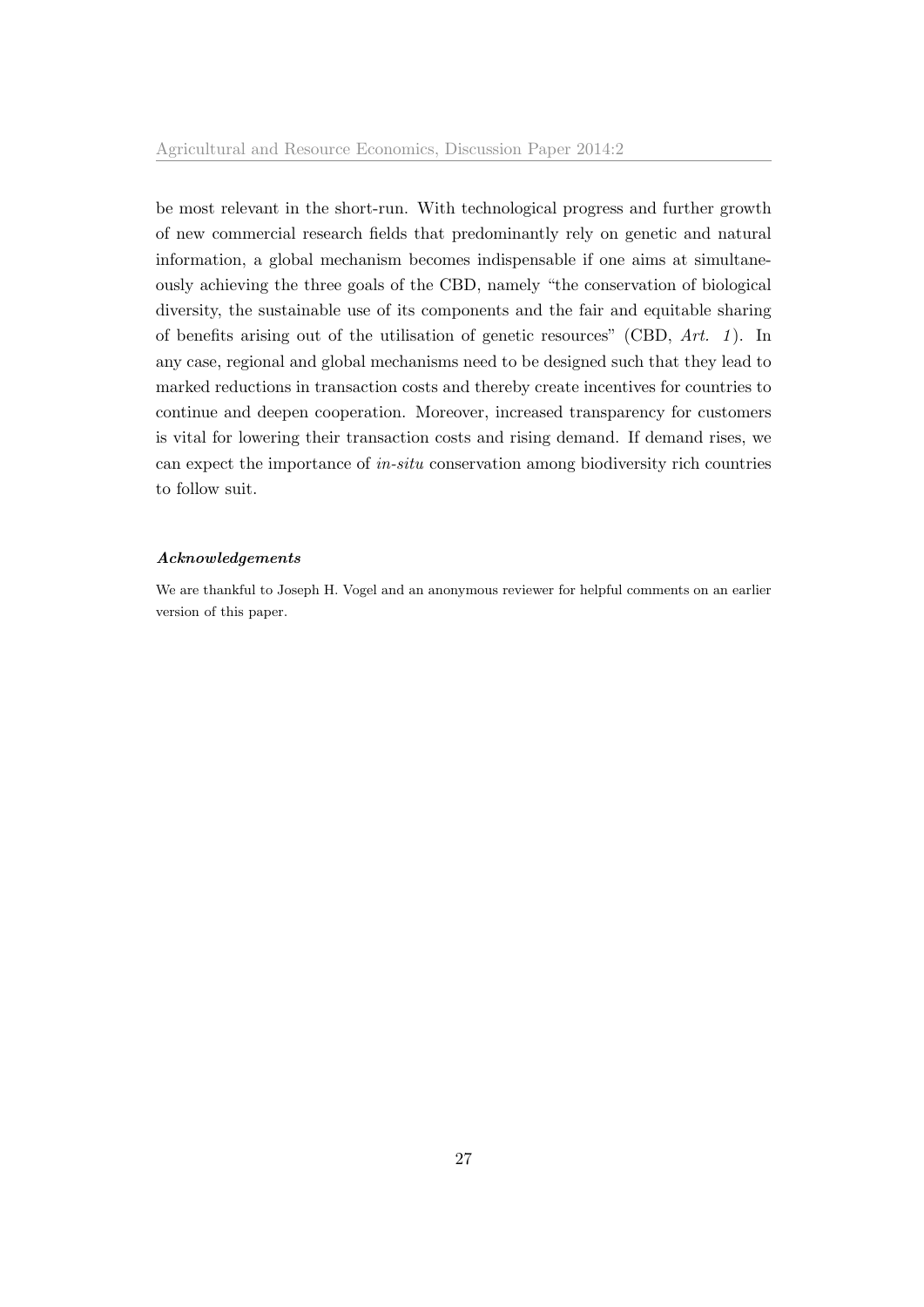### References

- <span id="page-28-5"></span>ASEAN Centre for Biodiversity (2013). An Urgent Need: Institutionalizing Access to Genetic Resources and Benefit Sharing in Southeast Asia, Policy Brief Series. ASEAN Centre for Biodiversity.
- <span id="page-28-0"></span>Asebey, E. J. and J. D. Kempenaar (1995). Biodiversity prospecting: Fulfilling the mandate of the Biodiversity Convention. Vanderbilt Journal of Transnational Law 28 (4), 703–754.
- <span id="page-28-2"></span>Boisvert, V. and F.-D. Vivien (2005). The Convention on Biological Diversity: A conventionalist approach. Ecological Economics 53 (4), 461–472.
- <span id="page-28-1"></span>Bucher, S. (2008). Der Schutz von genetischen Ressourcen und indigenem Wissen in Lateinamerika. Eine Untersuchung am Beispiel der Andengemeinschaft, Brasiliens und Costa Ricas. Baden-Baden: Nomos.
- <span id="page-28-4"></span>Cabrera Medaglia, J., F. Perron-Welch, and O. Rukundo (2012). Overview of National and Regional Measures on Access to Genetic Resources and Benefit-Sharing. Challenges and Opportunities in Implementing the Nagoya Protocol (2nd ed.). Montreal: Centre for International Sustainable Development Law (CISDL).
- <span id="page-28-10"></span>CAN (2002). Regional Biodiversity Strategy. General Secretariat of the Andean Community.
- <span id="page-28-6"></span>Carlton, D. W. and J. M. Perloff (2005). Modern Industrial Organization (4th ed.). New York: Person.
- <span id="page-28-7"></span>Davis, L. and D. North (1970). Institutional change and American economic growth: A first step towards a theory of institutional innovation. The Journal of Economic History  $30(1)$ , 131–149.
- <span id="page-28-8"></span>Díaz, C. L. (2000). Regional approaches to implementing the Convention on Biological Diversity: The case of access to genetic resources. Paper prepared for the EU Concerted Action Conference on the Effectiveness of International Environmental Agreements, Barcelona.
- <span id="page-28-3"></span>Fernández Ugalde, J. C. (2007). Tracking and monitoring of international flows of genetic resources: Why, how and, is it worth the effort? In M. Ruiz and I. Lapeña (Eds.),  $A$  Moving Target: Genetic Resources and Options for Tracking and Monitoring their International Flows, IUCN Environmental Policy and Law Paper No. 67/3. Gland, Switzerland: IUCN.
- <span id="page-28-11"></span>G'amez, R. (2007). The link between biodiversity and sustainable development: Lessons from INBio's bioprospecting programme in Costa Rica. In R. McManis (Ed.), Biodiversity and the Law: Intellectual Property, Biotechnology and Traditional Knowledge, Chapter 7, pp. 77–90. London: Earthscan.
- <span id="page-28-9"></span>Glowka, L. (1997). Emerging legislative approaches to implement Article 15 of the Convention on Biological Diversity. RECIEL  $6(3)$ , 249–162.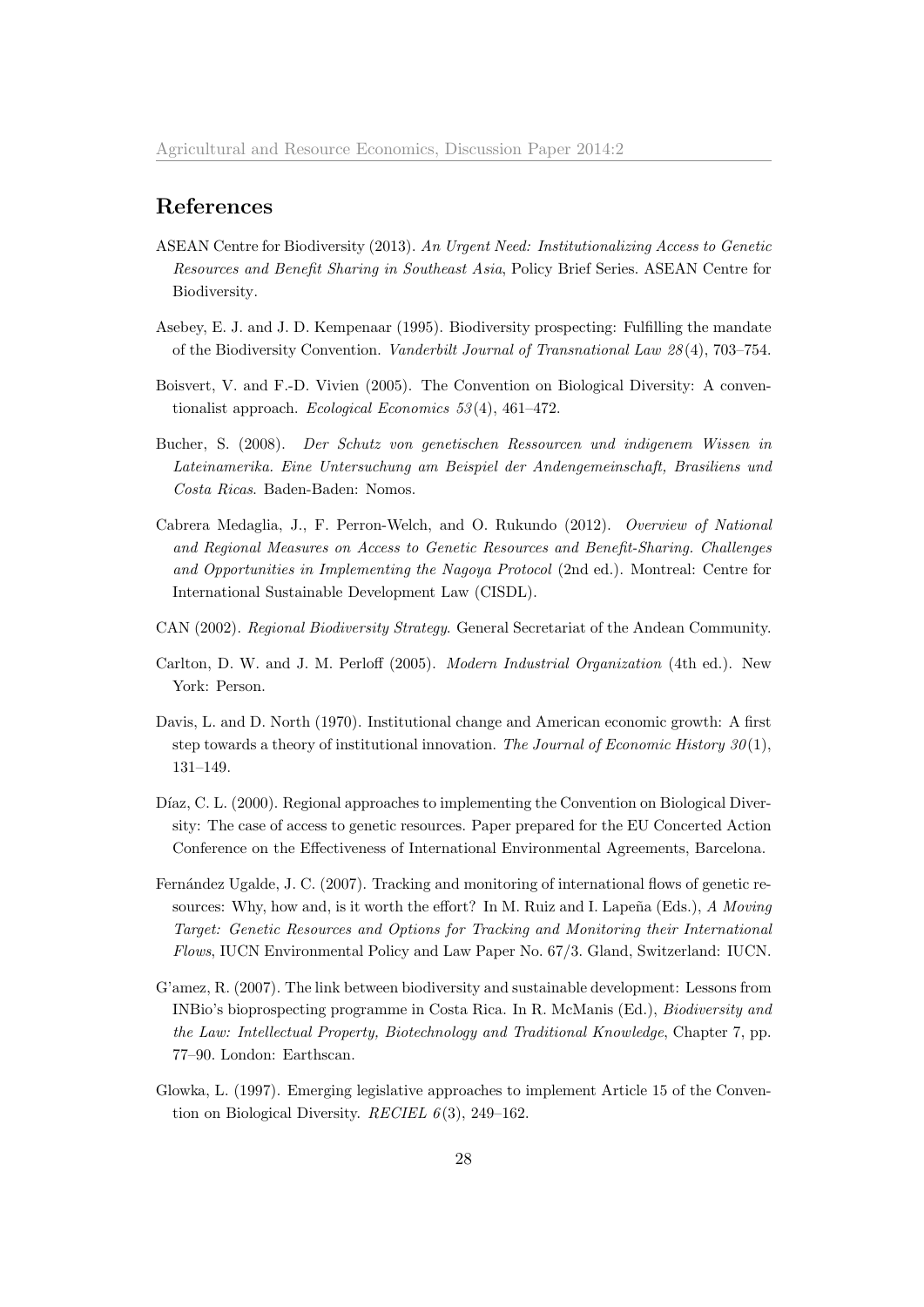- <span id="page-29-11"></span><span id="page-29-10"></span>Groombridge, B. and M. D. Jenkins (2002). World Atlas of Biodiversity. Berkeley/Los Angeles/London: University of California Press.
- <span id="page-29-4"></span>Harrington, J. E. (2006). How do cartels operate?, Volume 2 of Foundations and Trends in Microeconomics. Delft: now Publishers.
- <span id="page-29-2"></span>Kamau, E., B. Fedder, and G. Winter (2010). The Nagoya Protocol on access to genetic resources and benefit sharing: What is new and what are the implications for provider and user countries and the scientific community? Law, Environment and Development Journal  $6(3)$ , 246-262.
- <span id="page-29-12"></span>Kaufmann, D., A. Kraay, and M. Mastruzzi (2010). The Worldwide Governance Indicators. Methodology and Analytical Issues. The World Bank, Policy Research Working Paper 5430.
- <span id="page-29-7"></span>Komorita, S. S. (1977). Negotiating from strength and the concept of bargaining strength. Journal for the Theory of Social Behaviour  $7(1)$ , 65-79.
- <span id="page-29-6"></span>Levenstein, M. C. and V. Y. Suslow (2006). What determines cartel success? Journal of Economic Literature  $\mu$ <sub>4</sub>(1), 43–95.
- <span id="page-29-0"></span>Mariaca, J. (1999). Access to genetic resources in member countries of the Andean Community. In International Society for Horticultural Science (Ed.), First International Symposium on Cherimoya, Number 497 in Acta Horticulturae, pp.  $367 - 374$ .
- <span id="page-29-8"></span>Mittermeier, R. A., G. P. Robles, M. Hoffmann, J. D. Pilgrim, T. Brooks, C. G. Mittermeier, J. Lamoreux, and G. A. B. da Fonseca (2004). Hotspots revisited: Earth's biologically richest and most endangered ecoregions. Mexico City: CEMEX.
- <span id="page-29-3"></span>Munyi, P. and H. Jonas (2013). Implementing the Nagoya Protocol in Africa: Opportunities and challenges for African indigenous peoples and local communities. In E. Morgera, M. Buck, and E. Tsioumani (Eds.), The 2010 Nagoya Protocol on Access and Benefit-Sharing in Perspective. Implications for International Law and Implementation Challenges. Leiden, Netherlands: Martinus Nijhoff Publishers.
- <span id="page-29-9"></span>Myers, N., R. A. Mittermeier, C. G. Mittermeier, G. A. B. da Fonseca, and J. Kent (2000). Biodiversity hotspots for conservation priorities. Nature 403, 853–858.
- <span id="page-29-1"></span>Pastor, S. and M. Ruiz (2009). The development of an international regime on access to genetic resources and equitable benefit sharing in a context of new technological developments. Peruvian Society for Environmental Law (SPDA)  $\frac{1}{4}(10)$ , 1–16.
- <span id="page-29-5"></span>Prasad Oli, K. and J. Das Gupta (2008). Regional Framework on Access and Benefit Sharing (ABS) in the Himalayan Region. International Centre for Integrated Mountain Development (ICIMOD).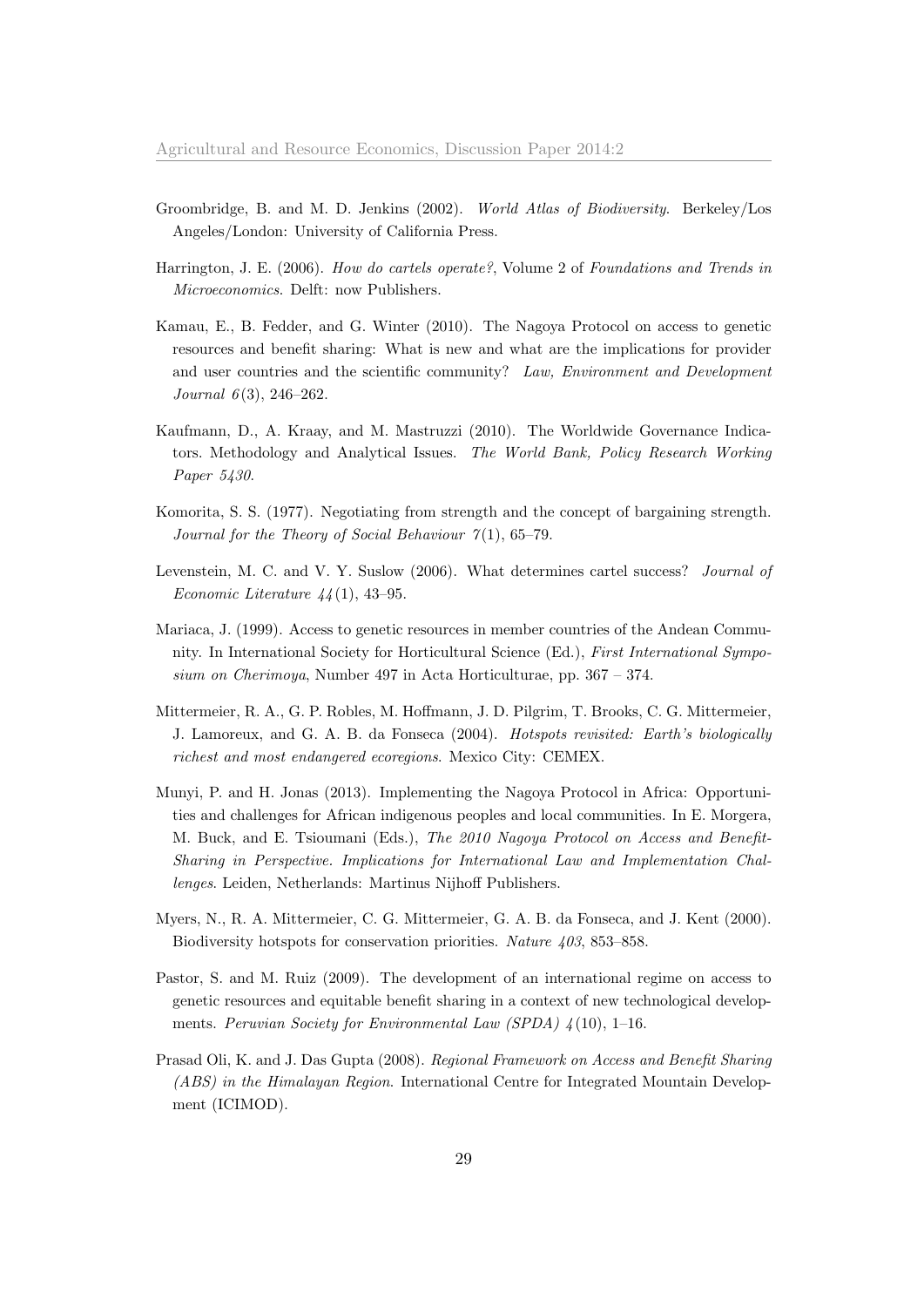- <span id="page-30-1"></span>Reid, W. V., S. A. Laird, C. A. Meyer, R. Gámez, A. Sittenfeld, D. Janzen, M. A. Gollin, and C. Juma (1996). Biodiversity prospecting. In M. J. Balick, E. Elisabetsky, and S. A. Laird (Eds.), Medicinal resources of the tropical forest. Biodiversity and its importance to human health, Chapter 12, pp. 142–173. New York: Columbia University Press.
- <span id="page-30-2"></span>Richerzhagen, C. (2011). Effective governance of access and benefit-sharing under the Convention on Biological Diversity. Biodiversity and Conservation 20, 2243–2261.
- <span id="page-30-12"></span>Richerzhagen, C. and K. Holm-Müller (2005). The effectiveness of access and benefit sharing in Costa Rica: Implications for national and international regimes. Ecological Economics  $53(4)$ ,  $445-460$ .
- <span id="page-30-4"></span>Rosell, M. (1997). Access to genetic resources: A critical approach to Decision 391 'Common Regime on Access to Genetic Resources' of the commission of the Cartagena Agreement. Review of European Community and International Environmental Law 6 (3), 274–283.
- <span id="page-30-7"></span>Ruiz, M. (2003). El tratado internacional de recursos fitogenéticos y la decisión 391 de la comunidad andina de naciones: Perú, la región andina, y los centros internacionales de investigación agrícola. Lima.
- <span id="page-30-13"></span>Ruiz, M. (2008). Guía Explicativa de la Decisión 391 y una Propuesta Alternativa para Regular el Acceso a los Recursos Genéticos en la Sub-región Andina. SPDA, GTZ, Lima.
- <span id="page-30-8"></span>Schei, P. J. and M. W. Tvedt (2010). "Genetic Resources" in the CBD: The wording, the past, the present and the future. Submission to the Executive Secretary of the Convention on Biological Diversity, UNEP/CBD/WG-ABS/9/INF/1.
- <span id="page-30-10"></span>Stone, C. D. (1994). What to do about biodiversity: Property rights, public goods, and the earth's riches. Southern California Law Review 68, 577–620.
- <span id="page-30-6"></span>Tafur-Dominguez, V. (2000). International environmental harmonization - Emergence and development of the Andean Community. Pace International Law Review 12, 283 – 317.
- <span id="page-30-5"></span>Ten Kate, K. (1997). The common regime on access to genetic resources in the Andean Pact. *Biopolicy* 2(6).
- <span id="page-30-9"></span>Ten Kate, K. and S. A. Laird (1999). The Commercial Use of Biodiversity: Access to Genetic Resources and Benefit-Sharing. London: Earthscan.
- <span id="page-30-11"></span>Ten Kate, K. and S. A. Laird (2000). Biodiversity and business: Coming to terms with the 'grand bargain'. *International Affairs 76*(2), 241–264.
- <span id="page-30-3"></span>Tilford, D. S. (1998). Saving the blueprints: The internacional legal regime for plant resources. Case Western Reserve Journal of International Law  $30(2\&3)$ , 373-446.
- <span id="page-30-0"></span>Vogel, J. H. (1995). A market alternative to the valuation of biodiversity: The example of Ecuador. ASC Newsletter 23 (5), 66–70.